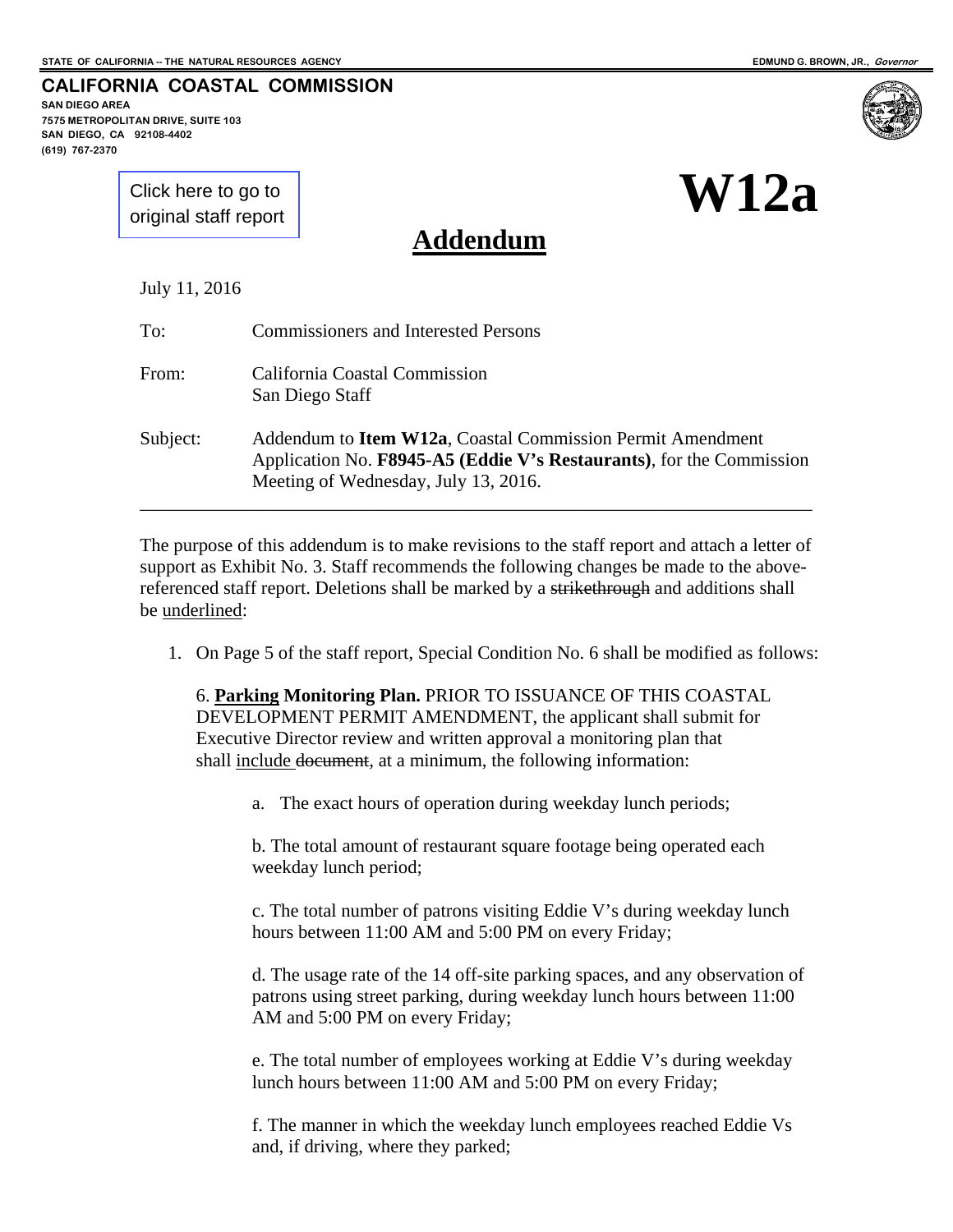g. Documentation of any reimbursement offered by Eddie V's to employees as incentive to utilize alternate transit and, if not, whether the employees would utilize such incentives;

h. A survey of patron parking usage.

i. Provisions for the submittal of a report to the Executive Director of the Coastal Commission on June 1st two years after the date of Commission approval of this CDP. The report shall summarize the data collected above and provide analysis of trends or parking deficiencies or surpluses noted.

The applicant shall undertake the development in accordance with the approved plans. Any proposed changes to the approved plans shall be reported to the Executive Director. No changes to the plans shall occur without a Coastal Commission-approved amendment to this coastal development permit unless the Executive Director determines that no amendment is legally required.

2. On Page 11 of the staff report, the first full paragraph shall be modified as follows:

However, on weekdays, it is likely that many patrons of the local businesses are from the nearby offices rather than visitors coming from out of the community, and thus walk to their destinations, lessening the demand for parking. The subject restaurant is one of many restaurants and retail shops located in the village, a popular coastal destination, and it is expected that many visitors to La Jolla would to, once parked, visit multiple commercial and coastal sites, and thus, the demand for parking spaces is not generated individually, but is shared by a wide range of developments in the vicinity. Thus, impacts to public access associated with the expanded hours on weekdays may be less than otherwise anticipated. Restaurants are a visitor-serving use, which are a high priority under the Coastal Act. The applicant has proposed to secure 14 parking spaces for exclusive use of Eddie V's during lunch time hours. Eddie V's is not proposing to charge customers a fee to park in the required lunchtime parking spaces, and any revisions to the lunchtime parking arrangement would require an amendment to this permit. Thus,  $W$  while this 14-space requirement is less than the 27 spaces required for evening and weekend use, allowing expanded lunch hours for a limited period of time will give the Commission the opportunity to monitor the impacts of this expansion and reevaluate after the trial period.

3. Add the following Exhibit: Exhibit 3 – Public Letter of Support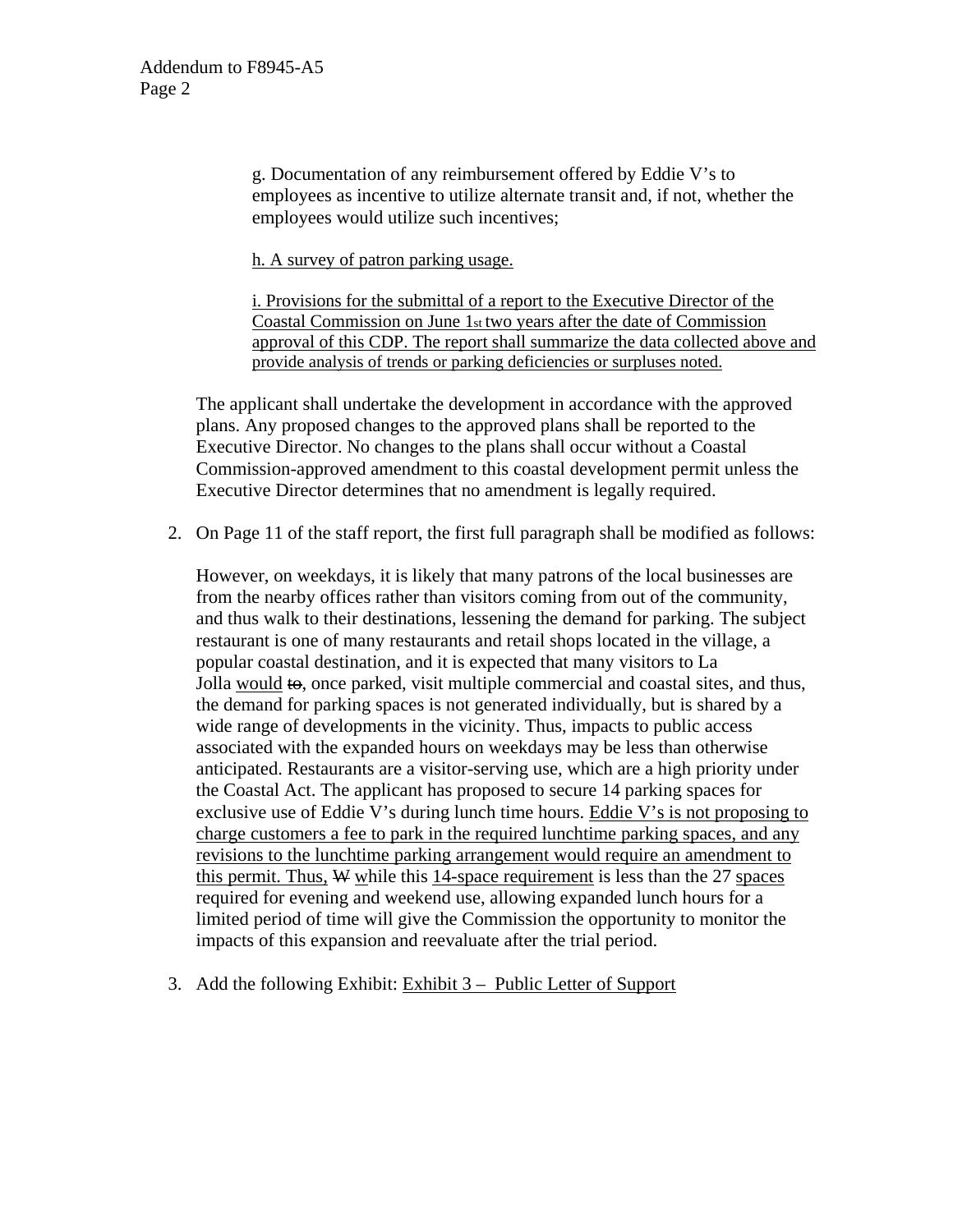# **W** 12a **July 13, 2016**  $9:00$  AM **Application No. F8945-A5**

Anthony A. Ciani 220 Walnut Street

Pacific Grove, CA 93950

**EXHIBIT NO. 3** APPLICATION NO. F8945-A5

Public Letter of Support California Coastal Commission

July 6, 2016

California Coastal Commission San Diego Area 7575 Metropolitan, Suite103 San Diego, CA 92108-4421

RE: Eddie V's Restaurant Expansion

Dear Chairman and Members of the Commission:

As a property owner of a historically significant cottage in the village of La Jolla that is used as a restaurant I encourage you to approve the expanded use for lunch because it will provide residents and visitors the opportunity of enjoy the waterfront location and quasi-public views to the shoreline. However, I also request that you strengthen the special conditions regarding access and parking to require the applicant and property owner to provide the offsite 14 parking spaces for free to its patrons.

Since this restaurant was originally approved, many spaces of previously free public parking immediately adjacent to the restaurant have been converted into paid valet parking, resulting in the loss of affordable access (parking) within 300 - 500 feet from the shoreline. It is logical and fair that the restaurant who has benefited from exclusive use of the street and charged for that use, now afford free use of the proposed parking. The special conditions should include a provision for signage at the existing valet and within the restaurant indicating the free parking provision.

Also, this may provide a chance to encourage a shared parking arrangement for beach parking when the restaurant parking is not in use. Please use this opportunity to promote affordable public access this special area.

Respectively. Tody Clair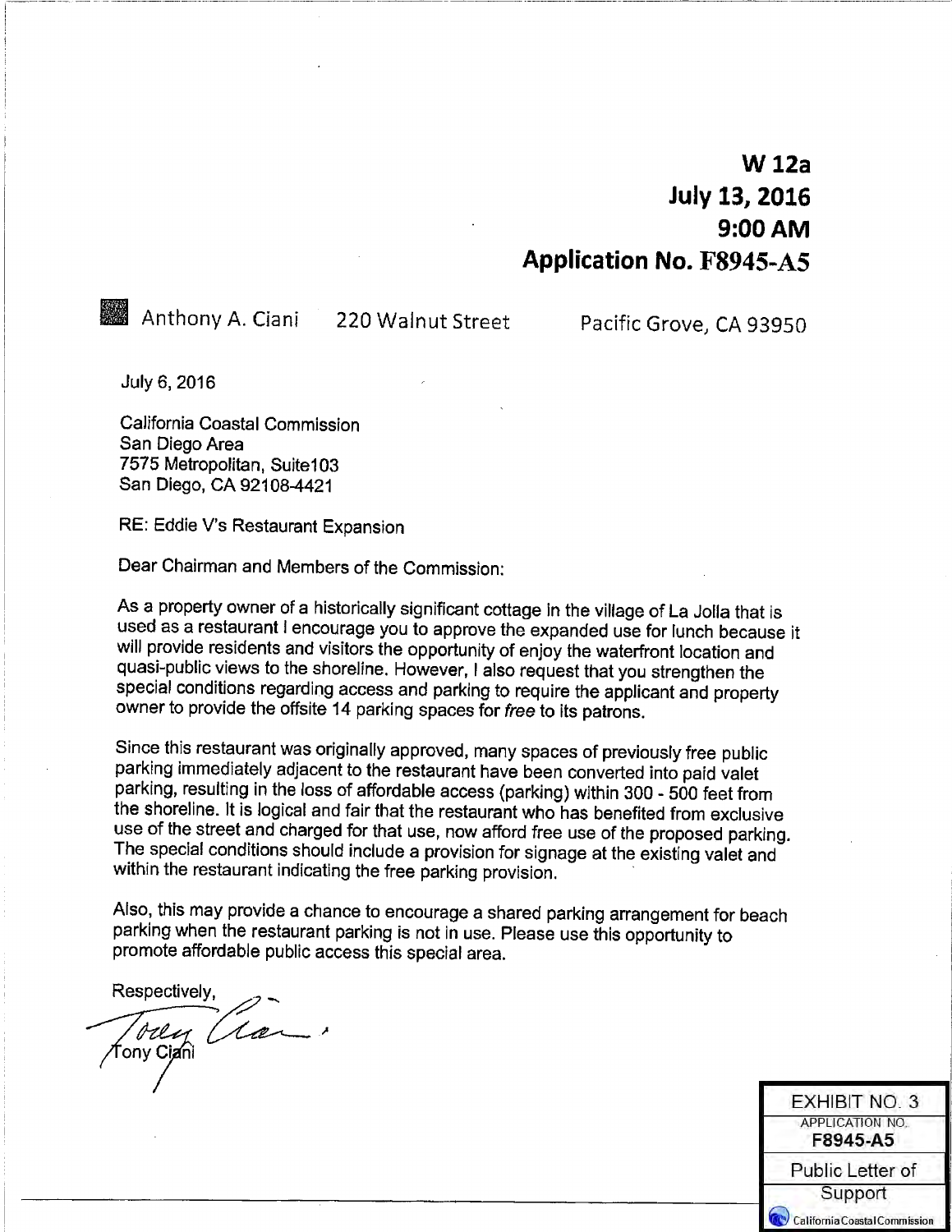<span id="page-3-0"></span>**CALIFORNIA COASTAL COMMISSION**

**SAN DIEGO AREA 7575 METROPOLITAN DRIVE, SUITE 103 SAN DIEGO, CA 92108-4421 (619) 767-2370**



| Filed:               | 3/1/16         |
|----------------------|----------------|
| 180th Day:           | 8/28/16        |
| Staff:               | A. Llerandi-SD |
| <b>Staff Report:</b> | 6/24/16        |
| <b>Hearing Date:</b> | 7/13/16        |

## **STAFF REPORT: AMENDMENT**

| <b>Application No.:</b>              | F8945-A5<br><b>Eddie V's Restaurants, Inc.</b>                                                                                                                                                                                         |  |
|--------------------------------------|----------------------------------------------------------------------------------------------------------------------------------------------------------------------------------------------------------------------------------------|--|
| Applicant:                           |                                                                                                                                                                                                                                        |  |
| Agent:                               | <b>Tyler Womack</b>                                                                                                                                                                                                                    |  |
| <b>Location:</b>                     | 1270 Prospect Drive, La Jolla San Diego, San<br>Diego County (APN: 300-050-17)                                                                                                                                                         |  |
| <b>Original Project Description:</b> | Expansion of existing 3,566 sq. ft. restaurant into<br>approximately 1,233 sq. ft. area formerly occupied<br>by retail dress shop. Total restaurant area is<br>approximately 4,799 sq. ft.                                             |  |
| <b>Proposed Amendment:</b>           | Amend Special Condition No. 4 of Coastal<br>Development Permit Amendment No. F8945-A3 to<br>permit operations during weekday lunch hours<br>starting at 11:00 AM and provide 14 off-site<br>parking spaces during weekday lunch hours. |  |
| <b>Staff Recommendation:</b>         | <b>Approval with Conditions</b>                                                                                                                                                                                                        |  |

## **SUMMARY OF STAFF RECOMMENDATION**

Staff recommends that the Commission approve the proposed permit amendment subject to special conditions. The proposed project is an amendment to a previous coastal development permit to permit operation of the Eddie V's Restaurant in La Jolla during weekday lunch hours starting at 11:00 AM. The subject restaurant was previously the site of the Chart House restaurant, which underwent significant renovation, expansion, and reconstruction pursuant to Coastal Development Permit (CDP) Nos. F8945, F8945-A1, F8945-A2, and F8945-A3.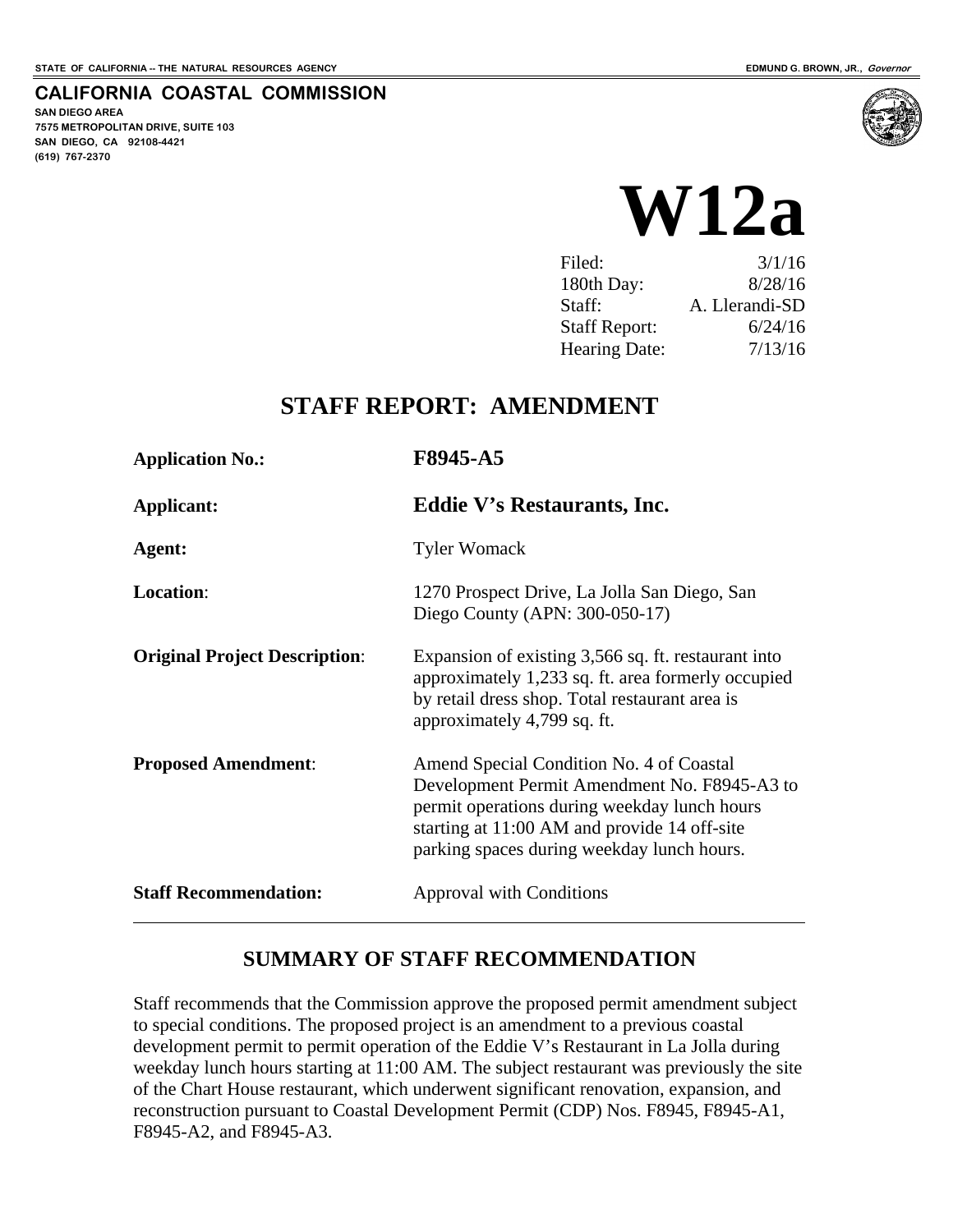The project raises concerns regarding public access, namely the availability of parking for the subject restaurant, as the existing restaurant does not currently include or have the ability to provide any on-site parking and is located within the downtown area of La Jolla, where parking is severely constrained. The Commission has traditionally required restaurants to secure exclusive off-site parking because the competing commercial and office uses that utilize the existing parking supply, particularly during weekdays, can impact the availability of parking for public and visitor-serving uses. Thus, the Commission limited the hours of operation for the existing restaurants to evening and weekends only, when those competing uses are closed.

In the case of the proposed lunch time operation, the restaurant currently has 27 off-site parking spaces secured for weekends and evening uses. As proposed and conditioned, the applicant would provide 14 off-site parking spaces during lunchtime hours. While this is less than the 27 spaces currently required to accommodate restaurant patrons for evenings and holidays, there may be less demand on weekdays during lunch hours, as it is likely that is likely that many patrons of the local businesses are from the nearby offices rather than visitors coming from out of the community, or are visitors to other destinations in the downtown area and thus walk to their destinations or share the demand for parking with other uses.

Besides the proposed amendments to Special Condition No. 4 of CDP Amendment F8945-A3, the proposed project is consistent with all previous special conditions and deed restrictions in effect on the subject site and will not expand the existing building footprint or height of the subject structure. Allowing the expanded lunch hours for a limited time period will allow for monitoring of parking usage by patrons, patronage numbers, and employee commutes to determine what impact the expanded hours have on public parking and access in the popular La Jolla Village area.

Therefore, Commission staff is recommending several special conditions. **Special Condition No. 1** would require that 14 exclusive parking spaces be provided during the weekday lunch hours approved in this permit. **Special Condition No. 2** requires signage identifying the location of parking currently required for Eddie V's other hours of operation, and this condition will be amended to require revised signage if the 14 parking spaces to be provided for the weekday lunch hours are in a different location. **Special Condition No. 3** makes clear that all prior special conditions not specifically modified in this permit amendment are still in effect. Because past actions by the Commission have noted that competing parking demands lessen during off-business hours, and the applicant wishes to conduct a trial run to measure the viability of weekday lunch hours, **Special Condition Nos. 4 and 5** extends the permissible operating hours of Eddie V's, but makes clear that this authorization is only for a period of two years from the date of Commission approval. Relatedly, **Special Condition No. 6** requires Eddie V's to conduct monitoring of restaurant patronage and the manner in which employees reach La Jolla so as to provide sufficient data to analyze future requests for changes to operating hours.

Commission staff recommends **approval** of coastal development permit amendment F8945-A5 as conditioned.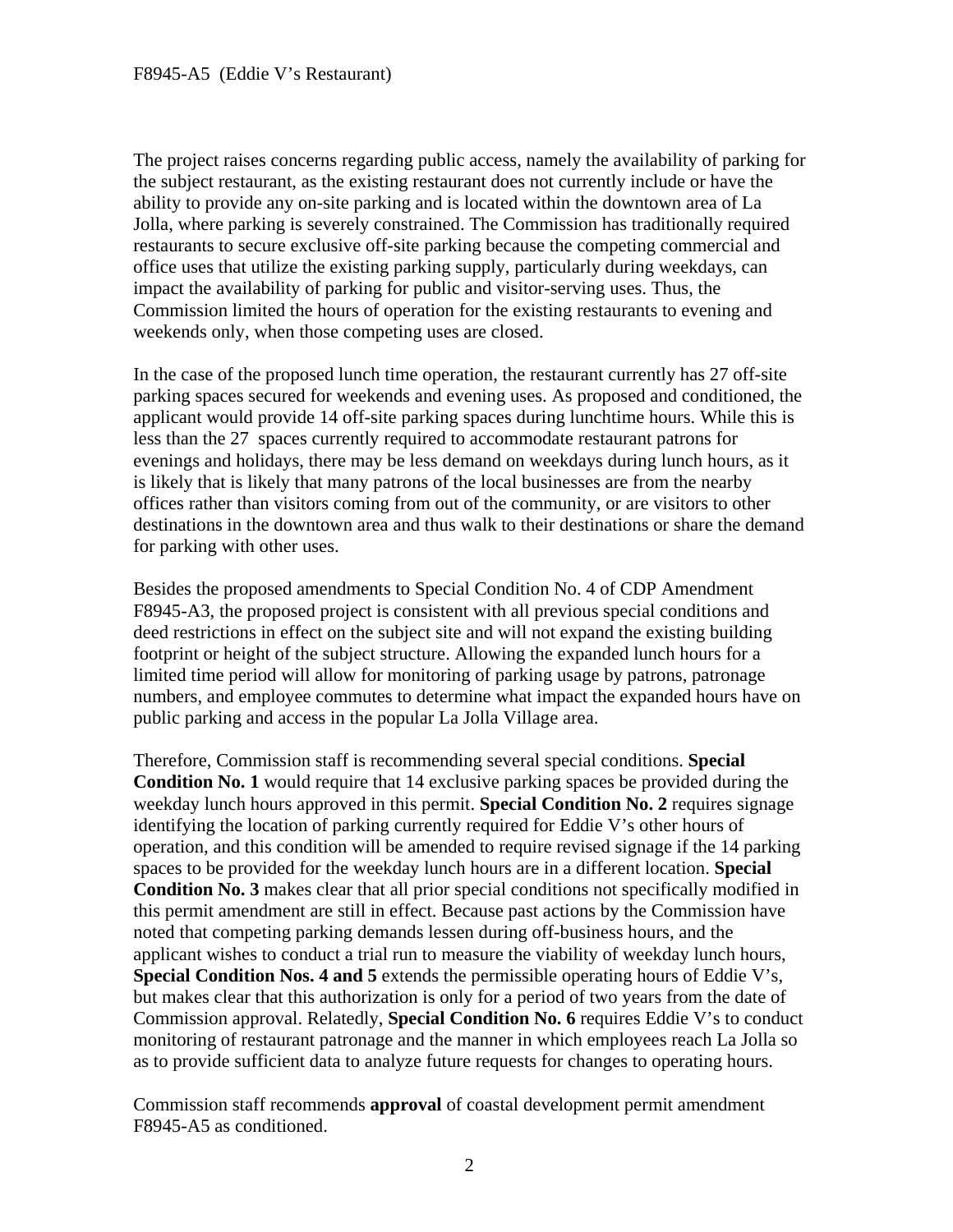# **TABLE OF CONTENTS**

## **APPENDICES**

[Appendix A – Conditions](#page-15-0) of Approval Appendix B – Substantive File Documents

## **EXHIBITS**

Exhibit 1 – Vicinity Map Exhibit 2 – Aerial Map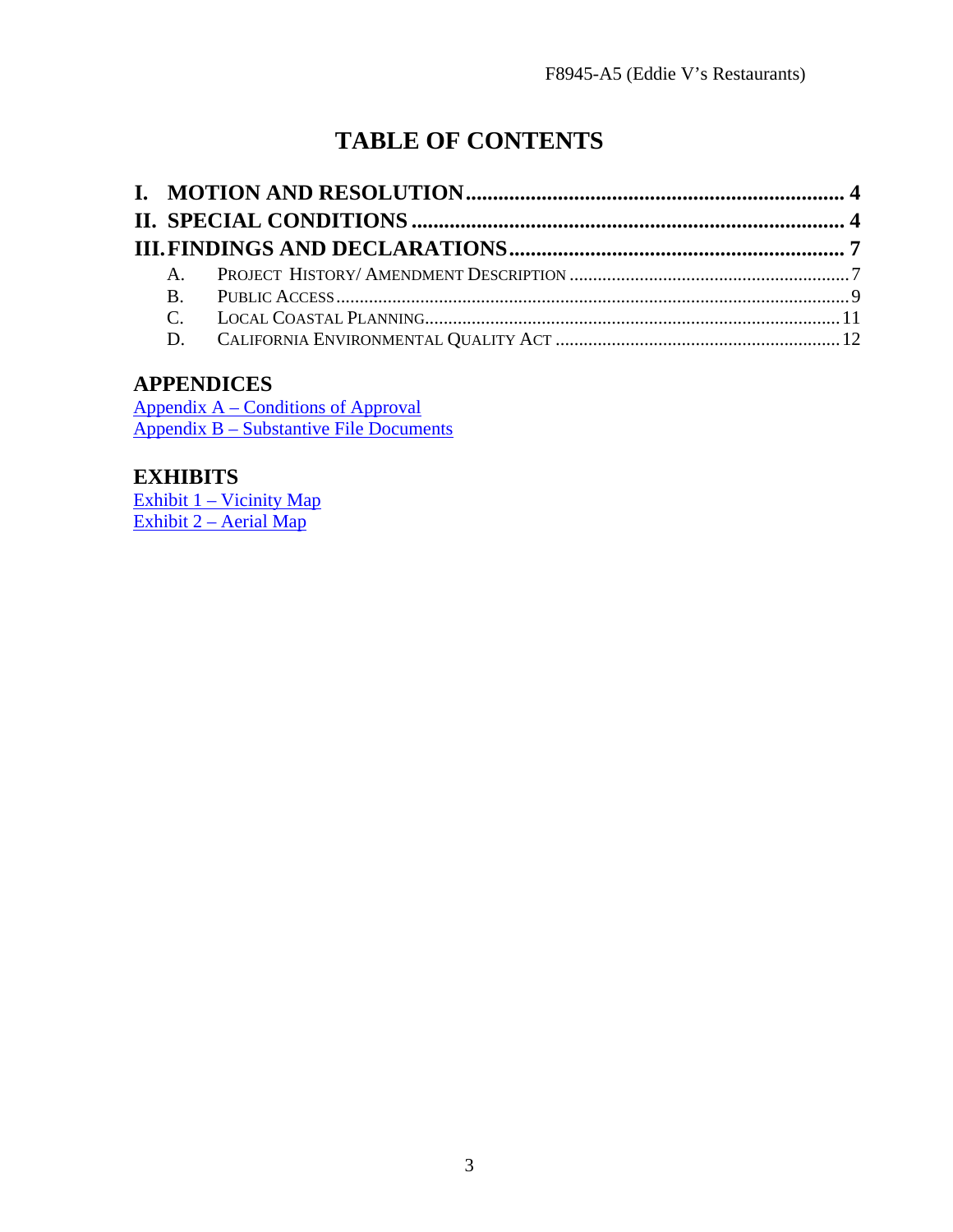## <span id="page-6-0"></span>**I. MOTION AND RESOLUTION**

## **Motion:**

*I move that the Commission approve the proposed amendment to Coastal Development Permit Application No. F8945-A5 subject to the conditions set forth in the staff recommendation.* 

Staff recommends a **YES** vote on the foregoing motion. Passage of this motion will result in conditional approval of the amendment and adoption of the following resolution and findings. The motion passes only by affirmative vote of a majority of the Commissioners present.

#### **Resolution:**

*The Commission hereby approves coastal development permit amendment F8945- A5 and adopts the findings set forth below on grounds that the development as amended and conditioned will be in conformity with the policies of Chapter 3 of the Coastal Act and will not prejudice the ability of the local government having jurisdiction over the area to prepare a Local Coastal Program conforming to the provisions of Chapter 3. Approval of the permit complies with the California Environmental Quality Act because either 1) feasible mitigation measures and/or alternatives have been incorporated to substantially lessen any significant adverse effects of the development on the environment, or 2) there are no further feasible mitigation measures or alternatives that would substantially lessen any significant adverse impacts of the development on the environment.*

NOTE: Appendix A, attached, includes all standard and special conditions that apply to this permit, as approved by the Commission in its original action and modified and/or supplemented by all subsequent amendments, including this amendment no. F8945-A5. All of the Commission's adopted special conditions and any changes in the project description proposed by the applicant and approved by the Commission in this or previous actions continue to apply in their most recently approved form unless explicitly changed in this action. New conditions and modifications to existing conditions imposed in this action on amendment no. F8945-A5 are shown in the following section. Within Appendix A, changes to the previously approved special conditions are also shown in strikeout/underline format. This will result in one set of adopted special conditions.

## <span id="page-6-1"></span>**II. SPECIAL CONDITIONS**

This permit is granted subject to the following special conditions:

1. Off-Site Parking. **PRIOR TO ISSUANCE OF THE COASTAL DEVELOPMENT PERMIT AMENDMENT**, the applicant shall submit to the Executive Director for review and written approval, a La Jolla Planned District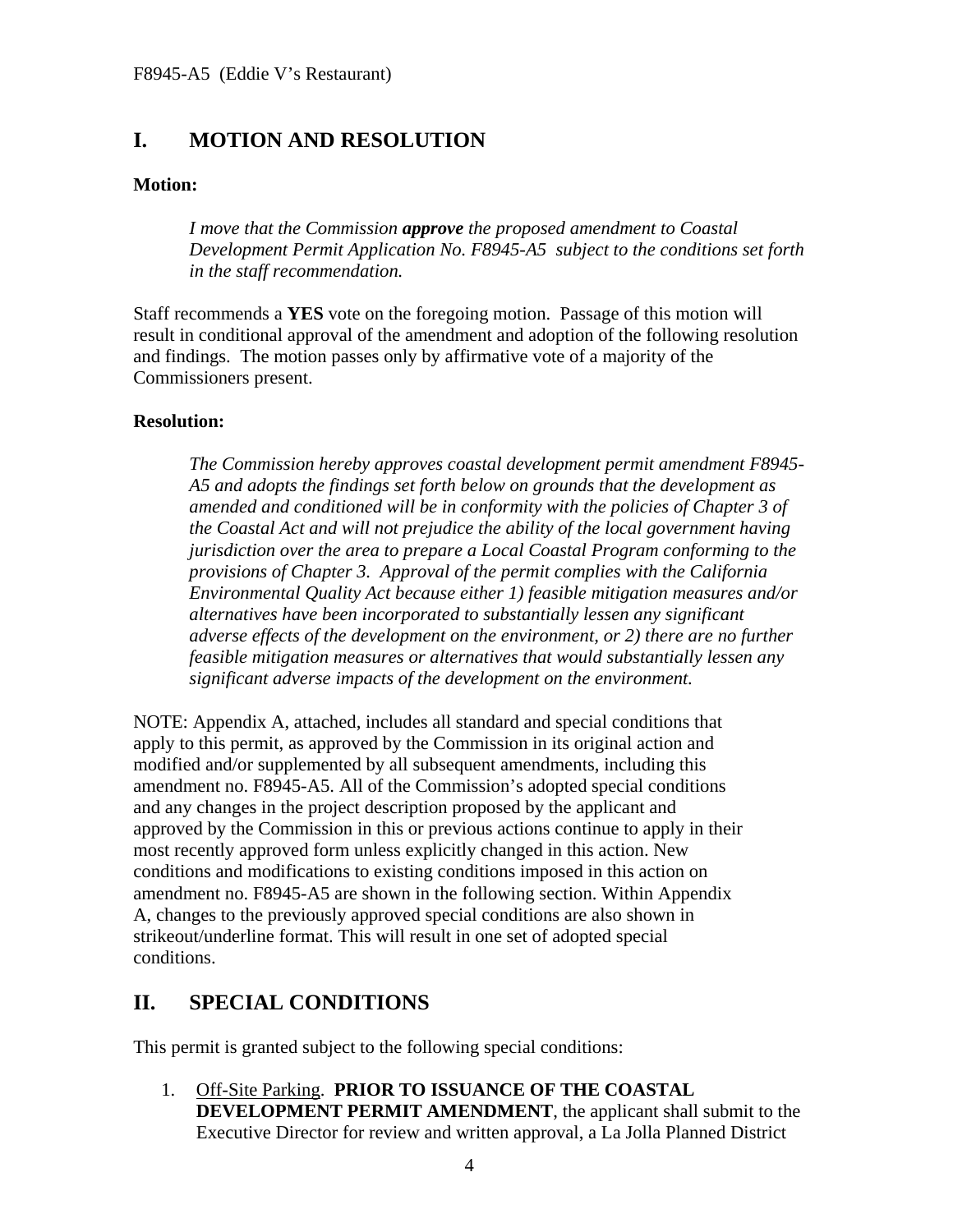Joint Use Parking Agreement or other agreement that conforms to the La Jolla PDO requirements for joint use parking for the provision of 14 off-site parking spaces during weekday lunch hours. Said parking agreement shall provide that the proposed off-site parking spaces are located within ¼ mile of Eddie V's restaurant, and are provided exclusively for use by Eddie V's restaurant during weekday lunch hours of operation (applicant must demonstrate the proposed offsite parking spaces are not currently required for any other use or business).

[Special Condition No. 2 of CDP No. F8945-A3 remains unchanged and in effect.]

- 3. **Prior Conditions of Approval.** All prior conditions of approval of coastal development permit No. F8945, F8945-A1, F8945-A2, and F8945-A3, not specifically revised herein, shall remain in full force and effect.
- 4. [Amended Special Condition No. 4 of F8945-A3] **Hours of Operation.** The restaurant/lounge is authorized to be open for business evenings and lunch hours 7 days a week, but shall only open for lunch on weekends and holidays. On weekdays, lunch hours shall start no earlier than 11:00 AM.
- 5. **Time Limit.** This permit amendment shall be in effect for a period of two (2) years from the date of Commission approval, during which time the applicant may operate during weekday lunch hours, beginning at 11:00 AM. Should the applicant wish to continue operating during weekday lunch hours beyond the twoyear period of this permit, an amendment must be approved and issued by the Coastal Commission prior to the expiration of this permit authorization period.
- 6. **Monitoring Plan.** PRIOR TO ISSUANCE OF THIS COASTAL DEVELOPMENT PERMIT AMENDMENT, the applicant shall submit for Executive Director review and written approval a monitoring plan that shall document, at a minimum, the following information:
	- a. The exact hours of operation during weekday lunch periods;
	- b. The total amount of restaurant square footage being operated each weekday lunch period;
	- c. The total number of patrons visiting Eddie V's during weekday lunch hours between 11:00 AM and 5:00 PM on every Friday;
	- d. The usage rate of the 14 off-site parking spaces, and any observation of patrons using street parking, during weekday lunch hours between 11:00 AM and 5:00 PM on every Friday;
	- e. The total number of employees working at Eddie V's during weekday lunch hours between 11:00 AM and 5:00 PM on every Friday;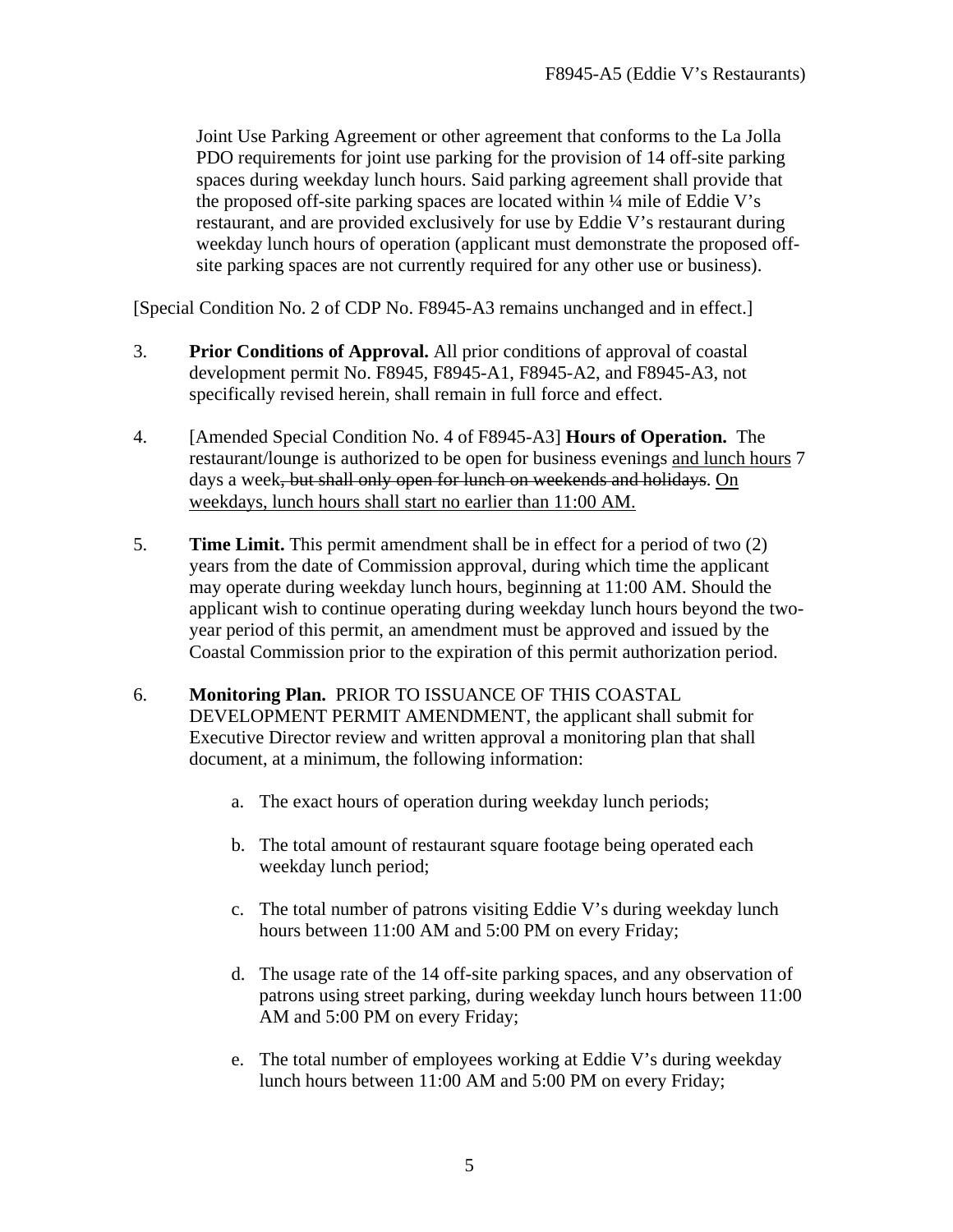- f. The manner in which the weekday lunch employees reached Eddie Vs and, if driving, where they parked;
- g. Documentation of any reimbursement offered by Eddie V's to employees as incentive to utilize alternate transit and, if not, whether the employees would utilize such incentives;

The applicant shall undertake the development in accordance with the approved plans. Any proposed changes to the approved plans shall be reported to the Executive Director. No changes to the plans shall occur without a Coastal Commission-approved amendment to this coastal development permit unless the Executive Director determines that no amendment is legally required.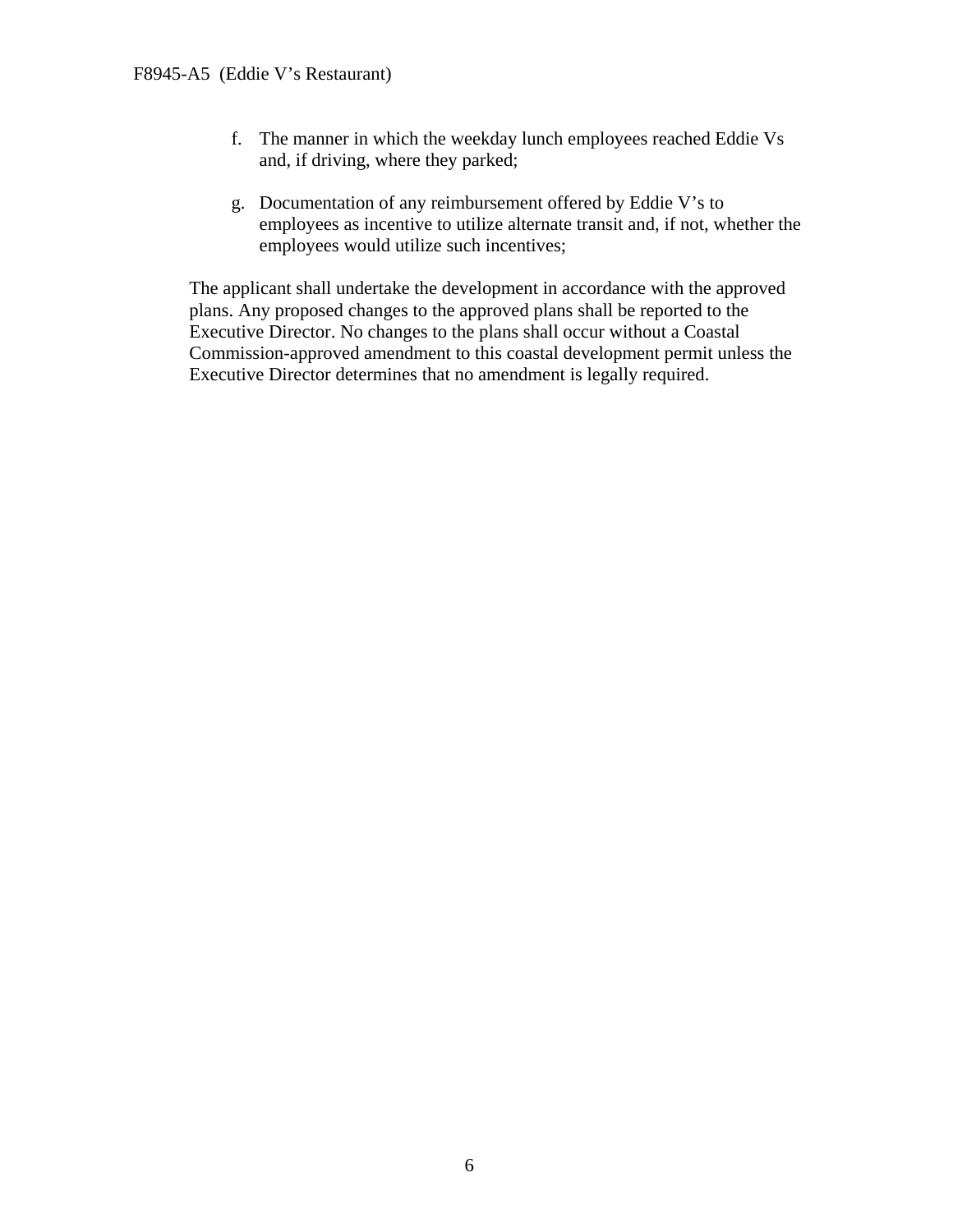## <span id="page-9-0"></span>**III. FINDINGS AND DECLARATIONS**

## <span id="page-9-1"></span>**A. PROJECT HISTORY/ AMENDMENT DESCRIPTION**

The amendment proposes to introduce weekday lunch service to the hours of operation of Eddie V's Restaurant in La Jolla. The existing restaurant, previously known as the Charthouse, is located in a structure constructed prior to the effective certification of the Coastal Act, that has been subsequently renovated and expanded pursuant to CDP Nos. F8945, F8945-A1, F8945-A2, and F8945-A3. The permits included special conditions regarding the parking requirements for the restaurant, deed restrictions, signage for parking and an adjacent public access stairway, landscaping, and construction staging and storing. Currently, the subject restaurant consists of approximately 7,277 sq. ft. of gross floor restaurant area and 27 off-site parking spaces in a nearby parking garage. The proposed amendment would not change the size or footprint of the restaurant, but rather expand the hours in which it is permitted to operate to include weekday lunch hours starting at 11:00 AM.

The Eddie V's Restaurant is located within 300 feet of the coast, on a sloping site that consists of three lots (Lots 30-32) which are bounded by Prospect Street to the southeast and Coast Boulevard to the northwest. The restaurant is largely situated on Lot 32 with a portion of the restaurant extending towards the south onto Lot 31 of the site. The Green Dragon Colony residences previously existed at the far northern portions of Lots 30 and 31 of the subject site, along Coast Boulevard. This part of the subject site currently remains vacant and undeveloped, though three new detached single family residences have been approved by past Commission action and are slated for construction in the future.

Coast Boulevard is the first public road paralleling the sea and a popular shoreline access route. Due to the configuration of the coastal bluffs and shoreline in this area, the ocean is northwest of the subject site. The site is located in the commercial core area ("Village") of downtown La Jolla in the City of San Diego, which is a major visitor destination point. The restaurant is located in a split-level structure (three levels) that contains retail and restaurant leaseholds, with its upper level fronting on Prospect Street, and the rear dining area overlooking Ellen Scripps Browning Park, La Jolla Cove, La Jolla Caves, and Goldfish Point to the west. The retail spaces are located at a lower level of the structure.

In 1981, the Regional Commission approved CDP No. F9655 for the replacement of a portion of the restaurant (1,233 sq. ft.) that was destroyed by a fire and a 391 sq. ft. addition. Because the proposed expansion exceeded the square footage of the destroyed portion of the restaurant by more than ten percent, the replacement and addition did not qualify for an exemption from permitting requirements pursuant to Section  $30610(g)$  of the Coastal Act. That permit was subsequently appealed by the Sierra Club and the project was approved pursuant to CDP No. A-93-81 in May 1981. However, because the applicant did not comply with the prior to issuance conditions of the permit, the permit was not issued and subsequently expired.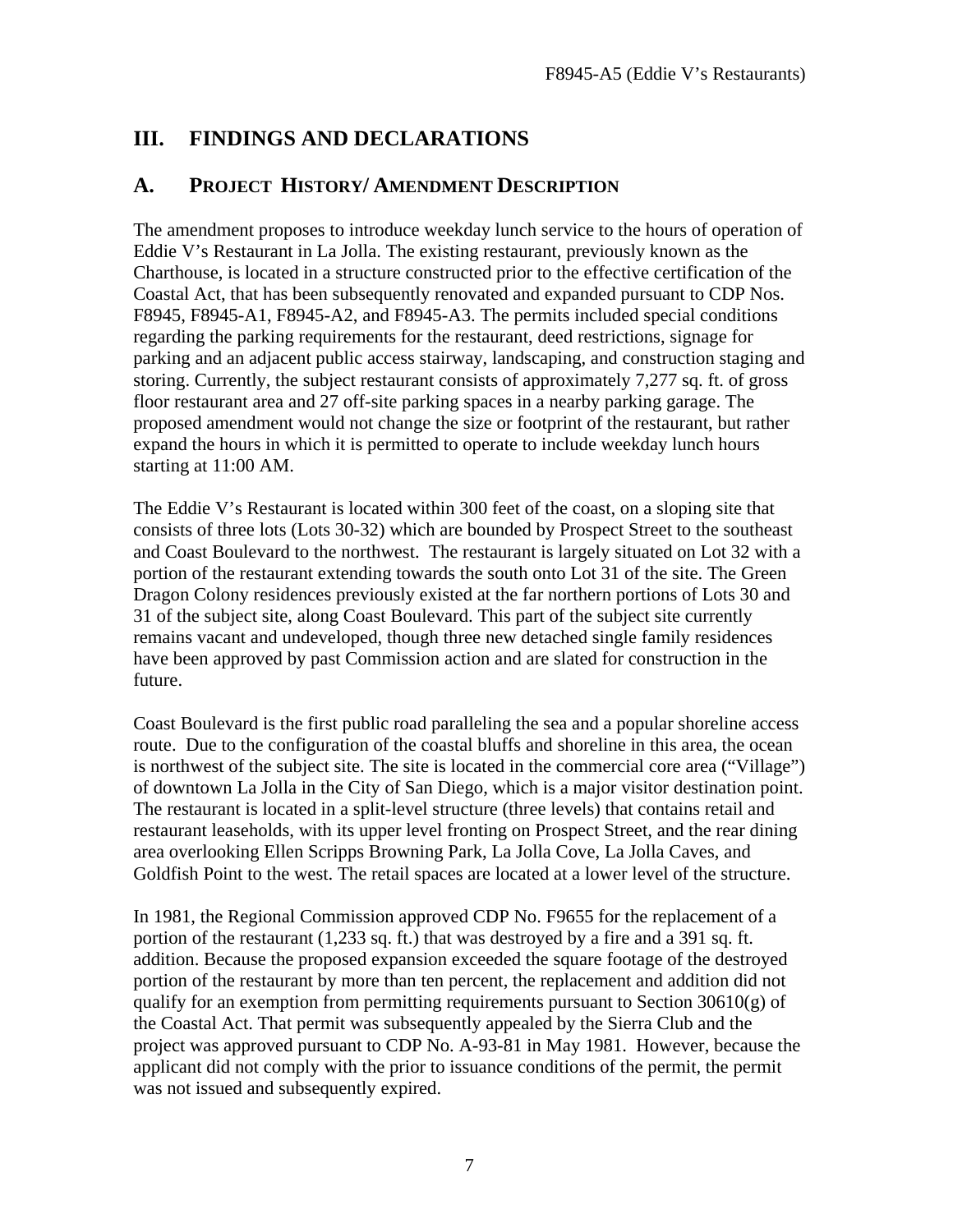#### F8945-A5 (Eddie V's Restaurant)

Pursuant to CDP No. F8945, a 1,233 sq. ft. addition was permitted to the then existing 3,566 sq. ft. two-level restaurant for a total floor area of 4,799 sq. ft. No requirement for parking was required associated with the expansion because the Commission determined that the expansion would not result in a significant increase in intensity of use of the site beyond that of the existing restaurant. Specifically, the Commission found that the existing restaurant (prior to the expansion) contained 31 tables for dining and cocktails. After the proposed expansion, the restaurant would have 33 tables, which was not deemed a significant increase. In addition, because the Chart House was only proposing to be open in the evening hours after 5:30 PM, the Commission found that the parking supply in the area was adequate to accommodate both restaurant patrons and visitors to the shoreline, who are more likely to visit the area during daylight hours.

CDP amendment Nos. F8945-A1 and F8945-A2 were submitted simultaneously in 2002 to address unpermitted development that had occurred, as well as to provide for improvements to the available public parking supply for the subject restaurant. F8945-A1 was for after-the-fact approval of 1,768 sq. ft. additions to the three-level restaurant and a reduction in height to 30 feet (of a small area of the addition) and reservation of 9 off-site parking spaces in an existing parking lot for the use of the restaurant. F8945-A2 involved an amendment to construct 2,760 sq. ft. of additional floor area to the southeastern side at the main level of the existing restaurant, resulting in a total square footage of 9,327 sq. ft. (including restaurant and retail space). F8945-A2 also allowed for construction of a 535 sq. ft. dining deck at the western portion of the main level of the restaurant and a 724 sq. ft. outdoor dining deck at the upper level of the restaurant. As part of F8945-A2, the applicant submitted a deed restriction stipulating that a public vertical accessway along the east side of the site would remain open to the public and that 14 off-site parking spaces for the proposed new addition would be provided in a parking garage across the street.

F8945-A3 was approved by the Commission in November 2011 to convert 710 sq. ft. of roof space into dining space and provide 4 additional parking spaces, for a total of 27 offsite parking spaces. F8945-A3 also required a signage program be installed on and offsite to direct patrons to exclusive Eddie V's Restaurant parking, which in turn was reserved by recorded Joint Use Parking Agreements as required in that amendment and conforming to the requirements of the certified La Jolla Planned District Ordinance. This current amendment proposal was originally submitted as F8945-A4, but due to timing issues while Commission staff and the applicant gathered and discussed the necessary information, the application was withdrawn and resubmitted by the applicant under the current amendment number.

The applicant is proposing to amend Special Condition No. 4 of CDP Amendment No. F8945-A3, which states:

4. Hours of Operation: The restaurant/lounge is authorized to be open for business evenings 7 days of the week, however, shall only open for lunch on weekends and holidays.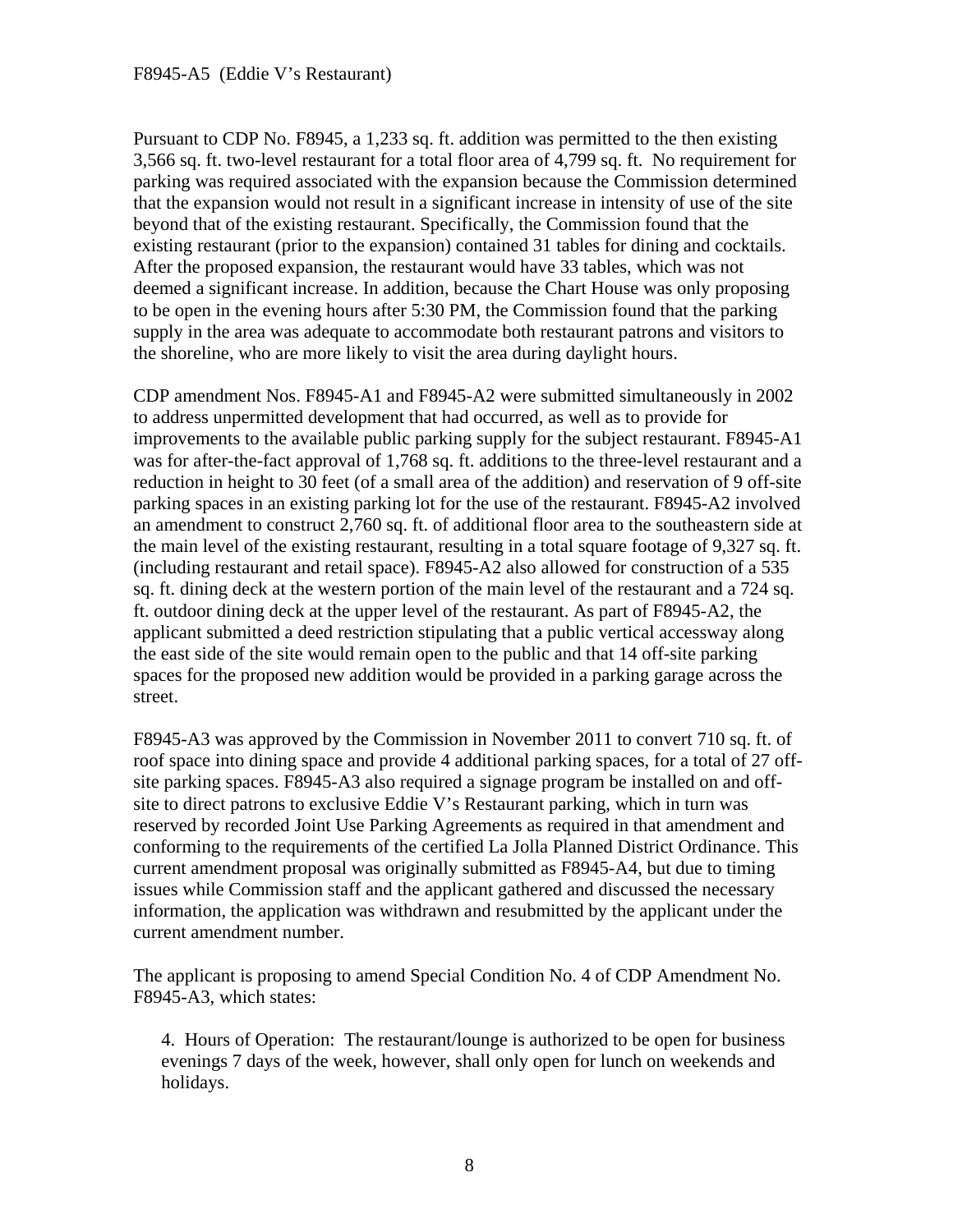The proposed amendment would revise this special condition to allow Eddie V's to be open for business during weekday lunch hours, starting at 11:00 AM.

The City of San Diego has a certified LCP and has been issuing coastal development permits in La Jolla since 1988. However, because the subject application is an amendment to a Coastal Commission-issued CDP, the Commission has jurisdiction over the proposed amendment. The standard of review is the certified La Jolla-La Jolla Shores LCP Land Use Plan Addendum, the La Jolla Planned District Ordinance and the certified Land Development Code.

## <span id="page-11-0"></span>**B. PUBLIC ACCESS**

The La Jolla-La Jolla Shores LCP Addendum contains the following policies addressing protection of public access, which state, in relevant part:

*"La Jolla's relationship to the sea should be maintained. Existing physical and visual access to the shoreline and ocean should be protected and improved."* 

*New development should not prevent or unduly restrict access to beaches or other recreational areas"*

 *"The maximum use and enjoyment of La Jolla's shoreline is dependent upon adequate public access. Major recreational areas include La Jolla Shores Beach, Ellen Scripps Park, Coast Boulevard Park, …."* 

The certified La Jolla-La Jolla Shores LCP states, "a key component of adequate access is maintenance of existing facilities, including stairways, pathways, and parking areas." The La Jolla PDO contains detailed requirements concerning the provision of parking, in the case of restaurants requiring one parking space for every 200 sq. ft. of gross floor area (including outdoor dining). Past Commission action on development in the downtown La Jolla area has recognized that parking shortages and traffic circulation congestion are well documented (ref. CDP Nos. 6-83-433, 6-84-6, 6-84-219, 6-84-277). The area continues to be a highly popular tourist and visitor-destination area and parking is at a peak demand. When new development does not provide adequate parking to serve demand for the use, parking can spill over into surrounding public parking spaces previously available for public shoreline access and recreation.

Currently, there are no on-site parking spaces provided for the restaurant nor is there any room on the subject site to provide such spaces. The structure that houses the restaurant was constructed in 1904 and the restaurant has not had any on-site, off-street parking since it opened. However, with the most recently approved amendments, the Commission required that a total of 27 parking spaces be provided to accommodate the demand generated by the expanded restaurant area. Because there is no ability to provide those parking spaces on site, consistent with the certified LCP, the required spaces are located off-site in a below-grade parking garage facility located at 1299 Prospect Street, across the street from the subject restaurant (9 spaces are provided per F8945-A1, 14 spaces are provided per F8945-A2, and 4 spaces are provided per F8945-A3).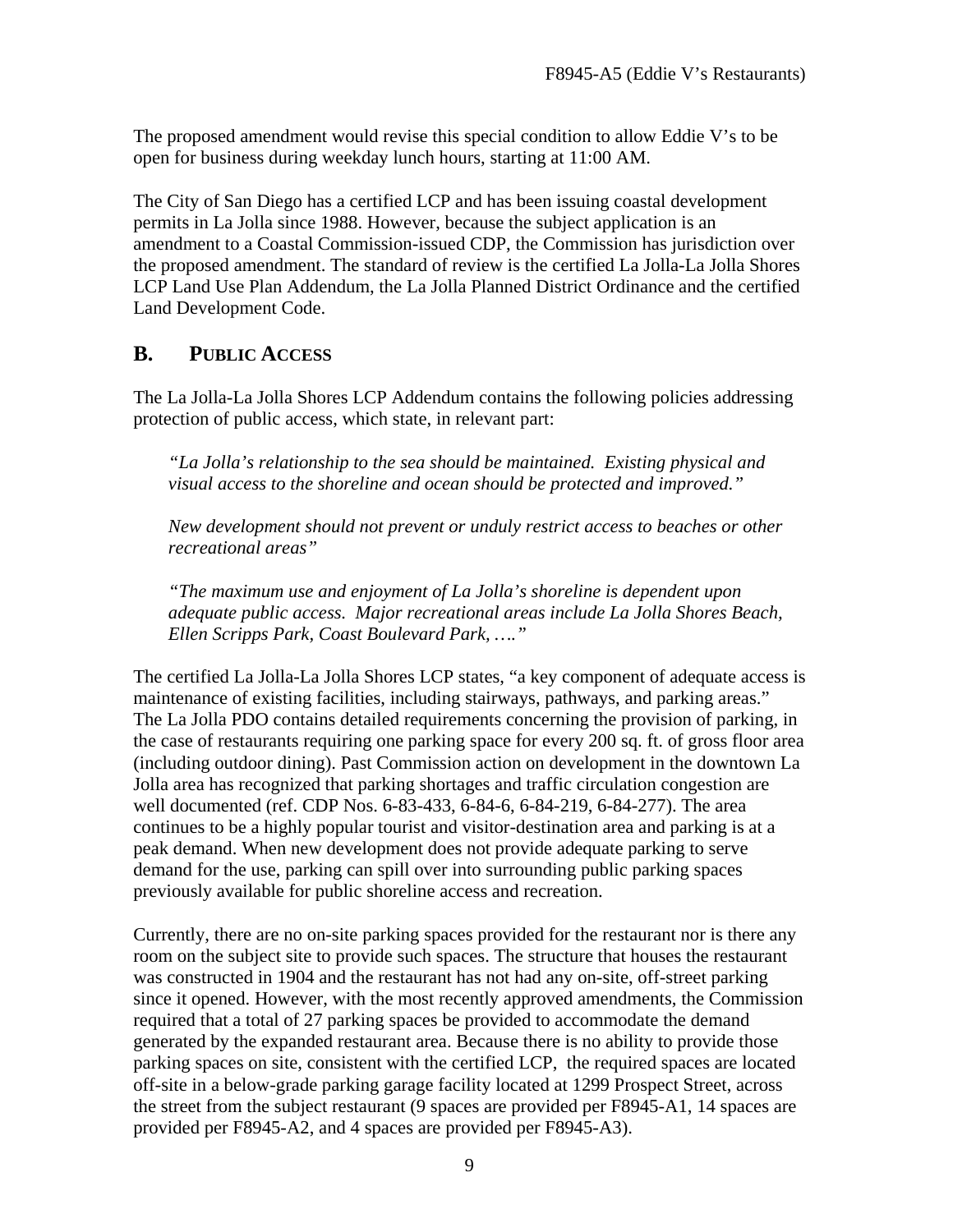Unlike the previous Commission actions regarding this restaurant, the proposed project does not involve any physical changes to the restaurant. Rather, Eddie V's is seeking modification of the special condition currently limiting their operations to weeknights, weekends, and holidays so as to also permit offering weekday lunch time hours. The current special condition limiting operating hours was required by the Commission in its most recent action – CDP No. F8945-A3 – in recognition that downtown La Jolla is a parking-impacted community, and that businesses with no on-site parking, such as Eddie V's, may not be able to accommodate the demand for parking spaces during weekdays due to the competing demands of the existing commercial and office uses that either own the parking garages or have superseding rights to the parking spaces therein. Thus, there is a high likelihood that patrons will utilize public street spaces, impacting public access to nearby coastal destinations. However, during weeknights, weekends, and holidays, parking demand decreases due to most of the local office uses being closed, creating opportunities for restaurants and other visitor commercial uses to procure off-site parking agreements in the garages that normally serve the office uses during weekday business hours.

The applicant has suggested that the condition limiting the hours of operation of the restaurant applies only to the expanded areas of the restaurant that were the subject of the previous permit, and thus, if only the original pre-Coastal portion of the restaurant were to be used for dining during weekday lunch hours, no amendment would be required. However, none of the Commission's past actions requiring the provision of additional parking or limiting the hours of operation to weeknights, weekends, and holidays make any distinction that the conditions apply only when a particular portion of the restaurant is in operation. The previous Commission actions evaluated potential impacts to public access and recreation based on operation of the expanded restaurant as a whole, and as such, the plain language of the conditions limiting the opening hours clearly apply to operation of any portion of the restaurant.

With regard to the proposed request to expand the hours of operation to lunch time on weekdays, this request could have some adverse impact on public access and recreation, as it could generate a demand for parking during a time period when the demand for beach and shoreline access is typically high, especially in the summer, and the demand for parking associated with the surrounding businesses is unchanged. As described above, for projects involving a physical expansion of building area, the Commission typically required applicants to either provide on-site parking, or secure nearby off-site parking through a recorded deed restriction ensuring that off-street parking spaces dedicated to that development are available.

As stated earlier, the Commission has historically denied applications to expand restaurants where the applicants could not provide sufficient parking during operating hours to minimize adverse impacts to public access. However, with regards to Eddie V's and other restaurants to operate in the La Jolla Village area, the Commission chose to condition permits for restaurants to operate during weeknights, weekends, and holidays, when the opportunities for the restaurants to be able to secure shared parking agreements for exclusive off-site parking spaces increases. Thus, based on the previous parking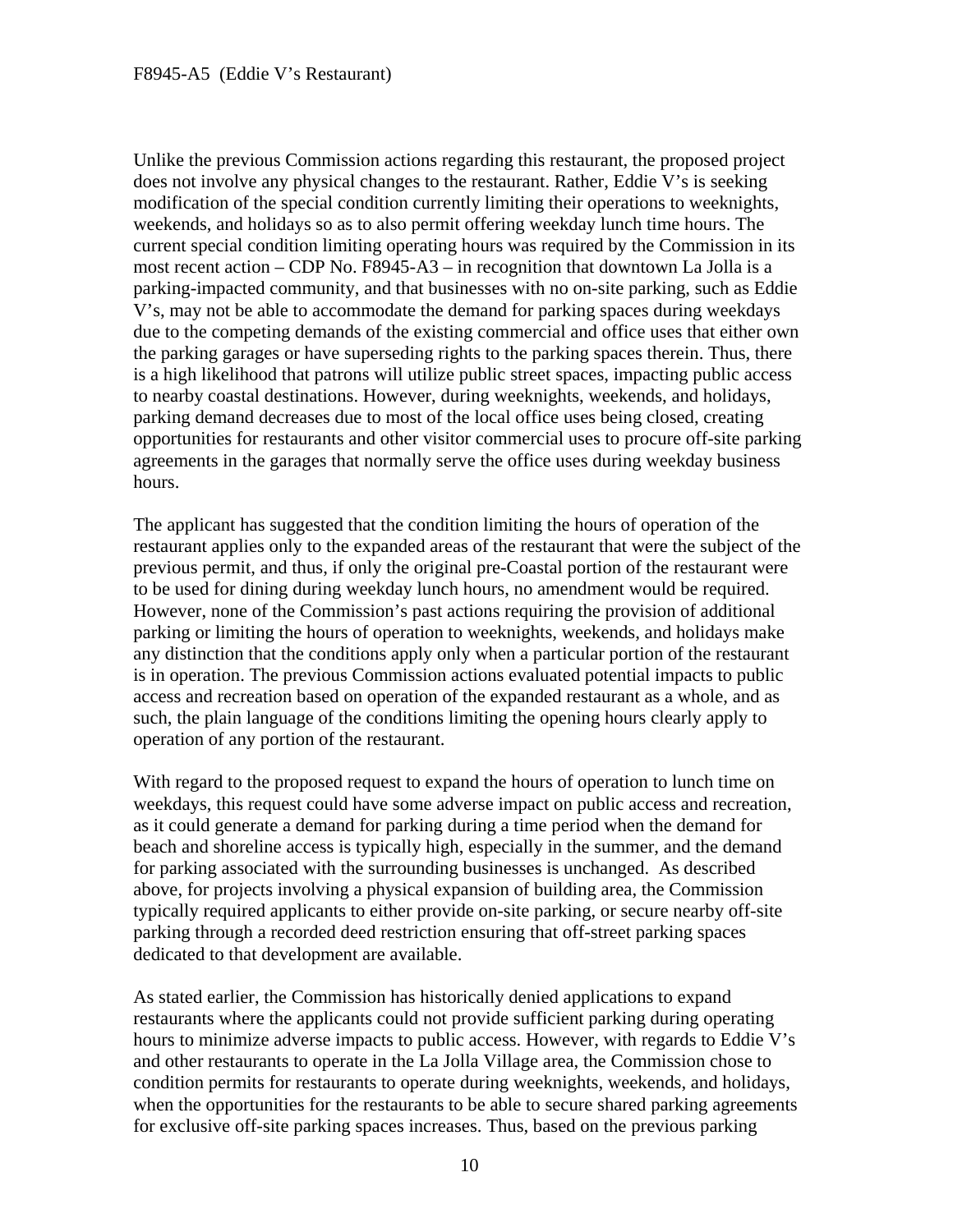requirements for this restaurant, the Commission could conclude that 27 parking spaces should be secured for Eddie V's on weekdays after 11 am.

However, on weekdays, it is likely that many patrons of the local businesses are from the nearby offices rather than visitors coming from out of the community, and thus walk to their destinations, lessening the demand for parking. The subject restaurant is one of many restaurants and retail shops located in the village, a popular coastal destination, and it is expected that many visitors to La Jolla to, once parked, visit multiple commercial and coastal sites, and thus, the demand for parking spaces is not generated individually, but is shared by a wide range of developments in the vicinity. Thus, impacts to public access associated with the expanded hours on weekdays may be less than otherwise anticipated. Restaurants are a visitor-serving use, which are a high priority under the Coastal Act. The applicant has proposed to secure 14 parking spaces for exclusive use of Eddie V's during lunch time hours. While this is less than the 27 required for evening and weekend use, allowing expanded lunch hours for a limited period of time will give the Commission the opportunity to monitor the impacts of this expansion and reevaluate after the trial period.

Therefore, **Special Condition No. 1** requires that 14 exclusive parking spaces be provided during the weekday lunch hours and to clarify other provision of that condition do not apply to this permit amendment. **Special Condition No. 2** is unchanged, and continues to require a signage plan identifying the location of all provided parking. **Special Condition No. 3** makes clear that the previous special conditions of past amendments, not specifically modified in this permit amendment, are still in effect. **Special Condition No. 4** is amended to allow operation during weekday lunch hours starting at 11:00 AM. **Special Condition No. 5** places a two-year duration of this permit amendment, and clearly states that any continuation past that period will require another amendment. In anticipation of that amendment, and in recognition that the weekday lunch hours will overlap with additional competing demands for parking, **Special Condition No. 6** requires that Eddie V's conduct monitoring of its weekday lunch hour operations so that both the restaurant and the Commission will have the data necessary to provide a clearer understanding of the impacts that may arise from weekday lunch operations. Only as conditioned can the proposed development be found consistent with the certified LCP.

## <span id="page-13-0"></span>**C. LOCAL COASTAL PLANNING**

Section 30604(a) also requires that a coastal development permit shall be issued only if the Commission finds that the permitted development will not prejudice the ability of the local government to prepare a Local Coastal Program (LCP) in conformity with the provisions of Chapter 3 of the Coastal Act. In this case, such a finding can be made.

The subject site is located within the community of La Jolla within a segment of the City of San Diego's certified LCP. The subject site is located within the City of San Diego's permit jurisdiction which is within the Commission's area of appeal jurisdiction. However, the applicant is amending a previously-approved permit issued by the Commission prior to certification of the City's LCP. Therefore, the Commission retains permit jurisdiction over the amendment and the standard of review is the certified LCP.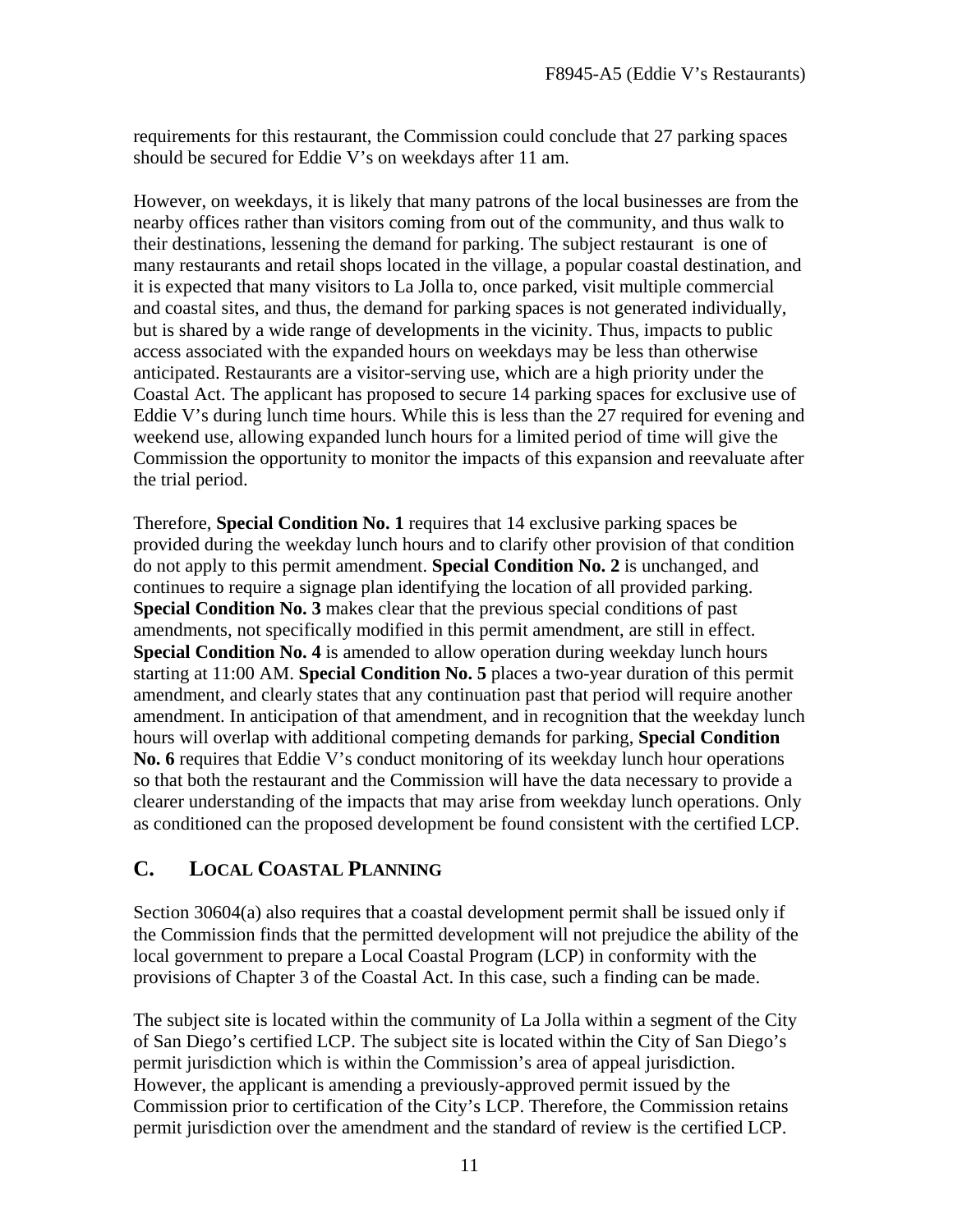The site is currently zoned "1A", a subarea of Zone 1, which includes the primary retail and visitor-oriented commercial area in the core of La Jolla. The area is characterized by high levels of pedestrian activity, as identified in the La Jolla PDO. Subarea 1A is comprised of the area on the seaward and north side of Prospect Street. This subarea has been created due to its unique orientation to the ocean. As such, the La Jolla PDO addresses development standards for the protection and enhancement of public ocean views in this area. As conditioned, the proposed project is consistent with the certified La Jolla PDO land use policies and development standards, and will not have any impact on public views. Therefore, the Commission finds that approval of the amendment, as conditioned, will not prejudice the ability of the City of San Diego to continue to implement its fully-certified LCP for the La Jolla area.

## <span id="page-14-0"></span>**D. CALIFORNIA ENVIRONMENTAL QUALITY ACT**

Section 13096 of the Commission's Code of Regulations requires Commission approval of Coastal Development Permits to be supported by a finding showing the permit, as conditioned, to be consistent with any applicable requirements of the California Environmental Quality Act (CEQA). Section 21080.5(d)(2)(A) of CEQA prohibits a proposed development from being approved if there are feasible alternatives or feasible mitigation measures available which would substantially lessen any significant adverse effect which the activity may have on the environment. Upon review, the City of San Diego determined that the proposed development was categorically exempt under CEQA (§ 15301, existing facilities).

The proposed project has been conditioned in order to be found consistent with the Chapter 3 policies of the Coastal Act. Mitigation measures, including conditions addressing hours of operation and monitoring will minimize all adverse environmental impacts. As conditioned, there are no feasible alternatives or feasible mitigation measures available which would substantially lessen any significant adverse impact which the activity may have on the environment. Therefore, the Commission finds that the proposed project is the least environmentally-damaging feasible alternative and can be found consistent with the requirements of the Coastal Act to conform to CEQA.

(G:\San Diego\Reports\Amendments\1980s\F8945-A5 Eddie V's Restaurant stf rpt.doc)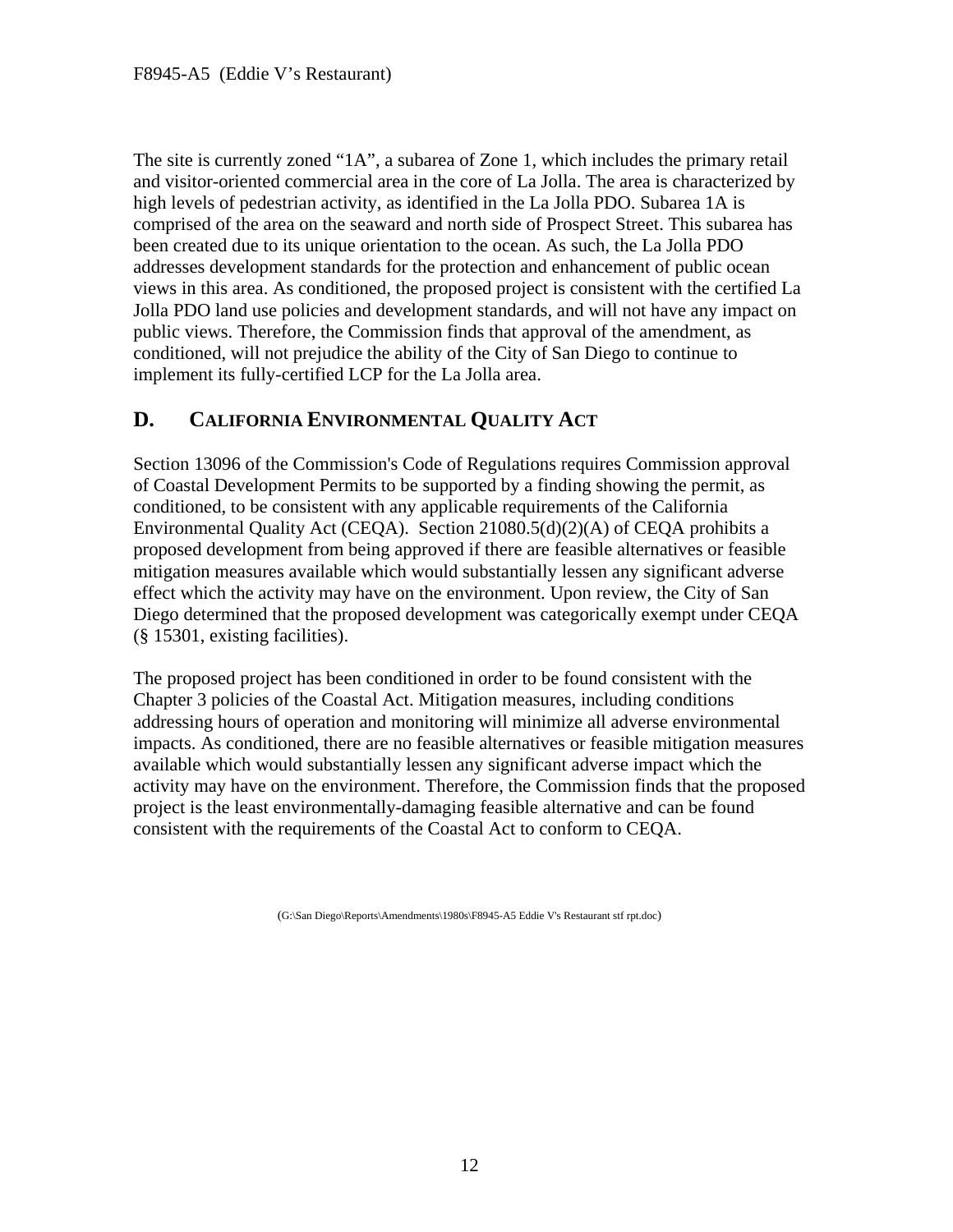## <span id="page-15-0"></span>**Appendix A – Conditions of Approval**

#### Permit No. F8945

#### **STANDARD CONDITIONS**

- 1. Strict Compliance: Permittee is under obligation to conform strictly to permit under penalties established by California Coastal Act of 1976.
- 2. Timely Development and Completion: Permittee shall commence development within two years following final approval of the project by the San Diego Coast Regional Commission. Construction shall be pursued in a diligent manner and completed within a reasonable period.
- 3. Request for Extension: Permittee may request an extension of time for the commencement of construction provided the request is applied for prior to expiration of the permit.
- 4. Assignability of Permit: This permit is not assignable unless the permittee's obligations under the permit are assumed by assignee in writing within one year and a copy of the required assumption agreement delivered to the Regional Commission or State Commission if there is no Regional Commission.
- 5. Appeal: Unless appealed to the State Commission within ten (10) working days following final action by the San Diego Coast Regional Commission, all terms and conditions are final.
- 6. Disclaimer: The permit is in no way intended to affect the rights and obligation heretofore existing under private agreements not to affect the existing regulations of other public bodies.
- 7. Permittee to Return Copy: This permit shall not be valid unless within ten (10) working days permittee returns a signed copy acknowledged contents to San Diego Coast Regional Commission.

#### Permit As Amended No. F8945-A1

#### **STANDARD CONDITIONS**

- **1. Notice of Receipt and Acknowledgment.** The permit is not valid and development shall not commence until a copy of the permit, signed by the Permittee or authorized agent, acknowledging receipt of the permit and acceptance of the terms and conditions, is returned to the Commission office.
- **2. Expiration.** If development has not commenced, the permit will expire two years from the date on which the Commission voted on the application. Development shall be pursued in a diligent manner and completed in a reasonable period of time. Application for extension of the permit must be made prior to the expiration date.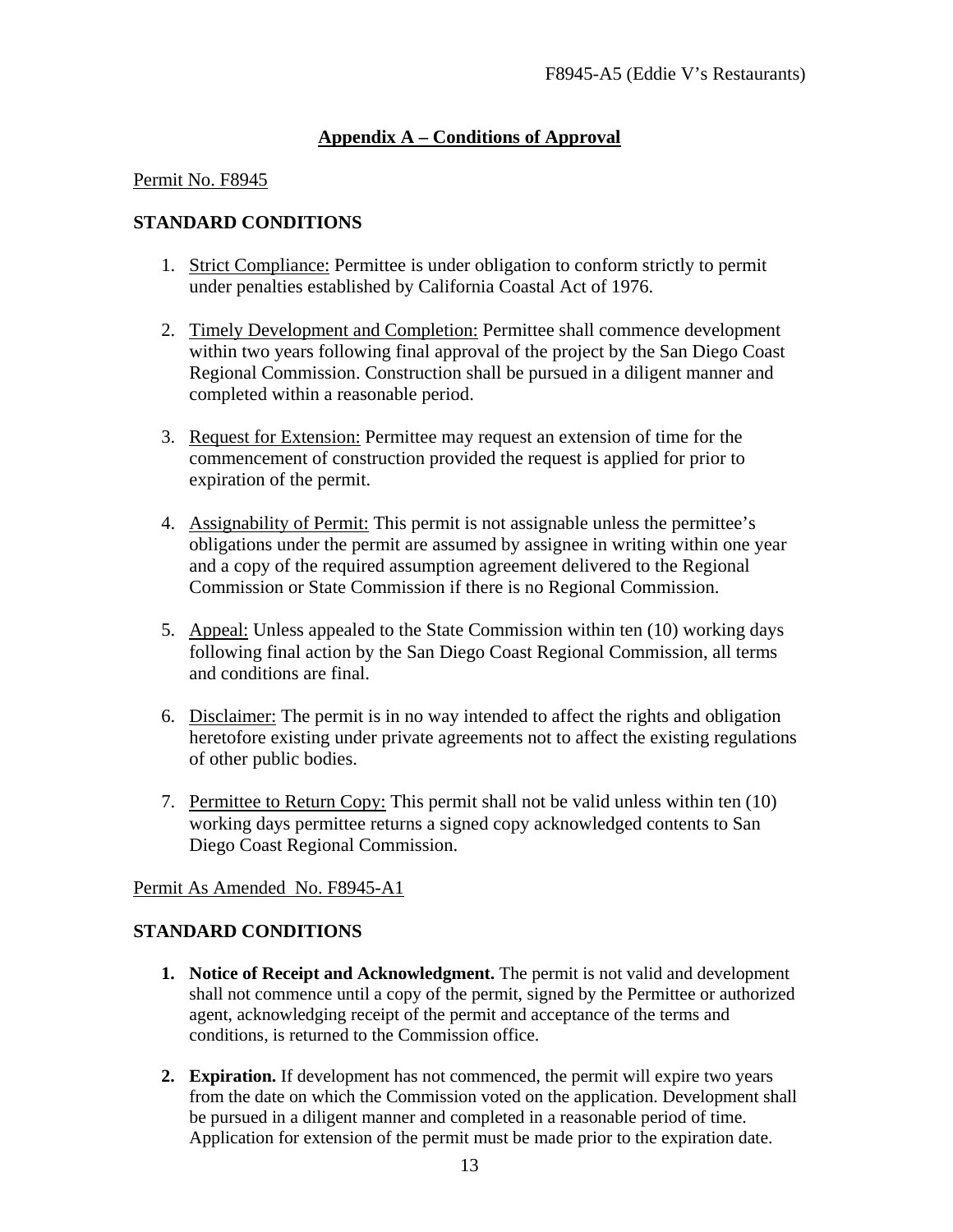- **3. Interpretation.** Any questions of intent or interpretation of any condition will be resolved by the Executive Director or the Commission.
- **4. Assignment.** The permit may be assigned to any qualified person, provided assignee files with the Commission an affidavit accepting all terms and conditions of the permit.
- **5. Terms and Conditions Run with the Land.** These terms and conditions shall be perpetual, and it is the intention of the Commission and the Permittee to bind all future owners and possessors of the subject property to the terms and conditions.

## **SPECIAL CONDITIONS**

1. Off-Site Parking. PRIOR TO ISSUANCE OF THE COASTAL DEVELOPMENT PERMIT, the applicant shall submit to the Executive Director for review and written approval, a La Jolla Planned District Joint Use Parking Agreement that conforms to the La Jolla PDO requirements for joint use parking for the provision of 9 off-site parking spaces approved by the City of San Diego Planning Director. Said parking agreement shall provide that the proposed off-site parking spaces are located within ¼ mile of the Chart House, are provided exclusively for use by the Chart House during hours of operation (applicant must demonstrate the proposed off-site parking spaces are not currently required for any other use or business), and include the recordation of a deed restriction on both sites (Chart House site and off-site parking site) documenting the reservation of the required parking spaces.

**PRIOR TO ISSUANCE OF THE COASTAL DEVELOPMENT PERMIT**, the applicant and the landowners of the Chart House site and the parking garage site shall execute and record deed restrictions, in form and content acceptable to the Executive Director, documenting the reservation of parking spaces as required by the terms of this condition. The deed restrictions shall include a legal description of the entire parcels. The deed restrictions shall run with the land, binding all successors and assigns, and shall be recorded free of prior liens that the Executive Director determines may affect the enforceability of the restrictions. These deed restrictions shall not be removed or changed without a Commission amendment to this coastal development permit.

2. Conditions Imposed by Local Government. This action has no effect on conditions imposed by the City of San Diego pursuant to an authority other than the Coastal Act.

3. Reduction in Height of Existing Structure. The applicant shall reduce the height of the portion of the structure identified as the "Kellogg Addition" (shown in Exhibit Nos. 6 & 7–to no more than 30 ft. in height within 90 days of the issuance of this amendment. The Executive Director may grant additional time for good cause.

4. Condition Compliance. Within 180 days of Commission action on this coastal development permit amendment application, or within such additional time as the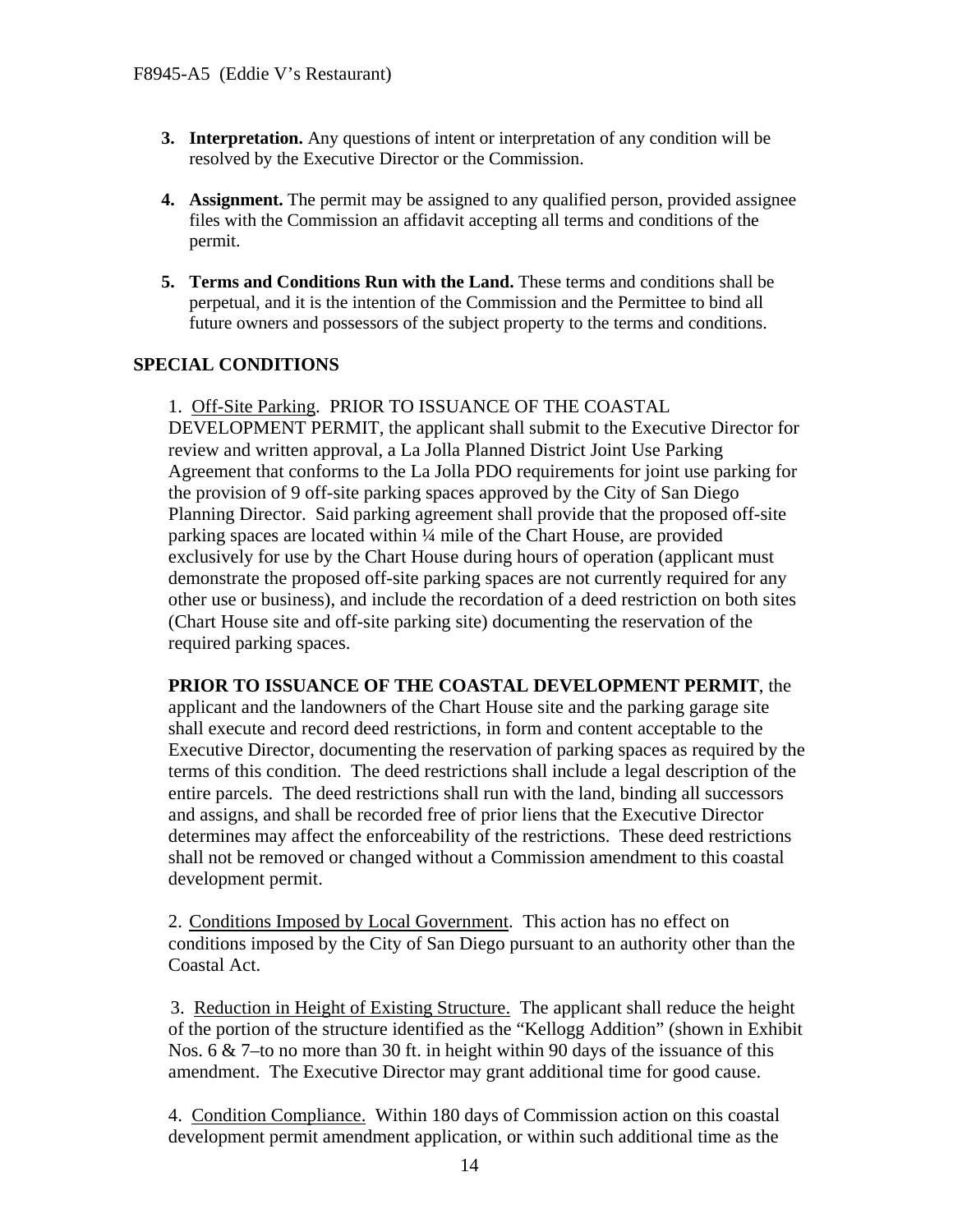Executive Director may grant for good cause, the applicant shall satisfy all requirements of Special Condition #1 of this amendment. Failure to comply with this requirement may result in the institution of enforcement action under the provisions of Chapter 9 of the Coastal Act.

#### Permit As Amended No. F8945-A2

#### **SPECIAL CONDITIONS**

- 1. Vertical Access.
- A. The applicant shall construct a 5-foot wide vertical accessway along the east (northeast) boundary of the property extending from Prospect Street to Coast Boulevard. The accessway shall remain open to the general public from 8:00 a.m., to sunset daily and may incorporate retractable gates. Said gates shall be composed of transparent materials to enhance public views in the visual access corridor.
- **B. PRIOR TO ISSUANCE OF THE COASTAL DEVELOPMENT PERMIT**, the landowner shall execute and record a deed restriction, in a form and content acceptable to the Executive Director, reflecting the above requirements.

The deed restriction shall include legal descriptions of the landowners' entire parcels. The deed restriction shall run with the land, binding all successors and assigns, and shall be recorded free of prior liens that the Executive Director determines may affect the enforceability of the restriction. This deed restriction shall not be removed or changed without a Commission amendment to this coastal development permit.

2. Off-Site Parking. PRIOR TO ISSUANCE OF THE COASTAL

DEVELOPMENT PERMIT, the applicant shall submit to the Executive Director for review and written approval, a La Jolla Planned District Joint Use Parking Agreement that conforms to the La Jolla PDO requirements for joint use parking for the provision of 14 off-site parking spaces approved by the City of San Diego Planning Director. Said parking agreement shall provide that the proposed off-site parking spaces are located within ¼ mile of the Chart House, are provided exclusively for use by the Chart House during hours of operation (applicant must demonstrate the proposed off-site parking spaces are not currently required for any other use or business), and include the recordation of a deed restriction on both sites (Chart House site and off-site parking site) documenting the reservation of the required parking spaces.

**PRIOR TO ISSUANCE OF THE COASTAL DEVELOPMENT PERMIT**, the applicant and the landowners of the Chart House site and the parking garage site shall execute and record deed restrictions, in form and content acceptable to the Executive Director, documenting the reservation of parking spaces as required by the terms of this condition. The deed restrictions shall include a legal description of the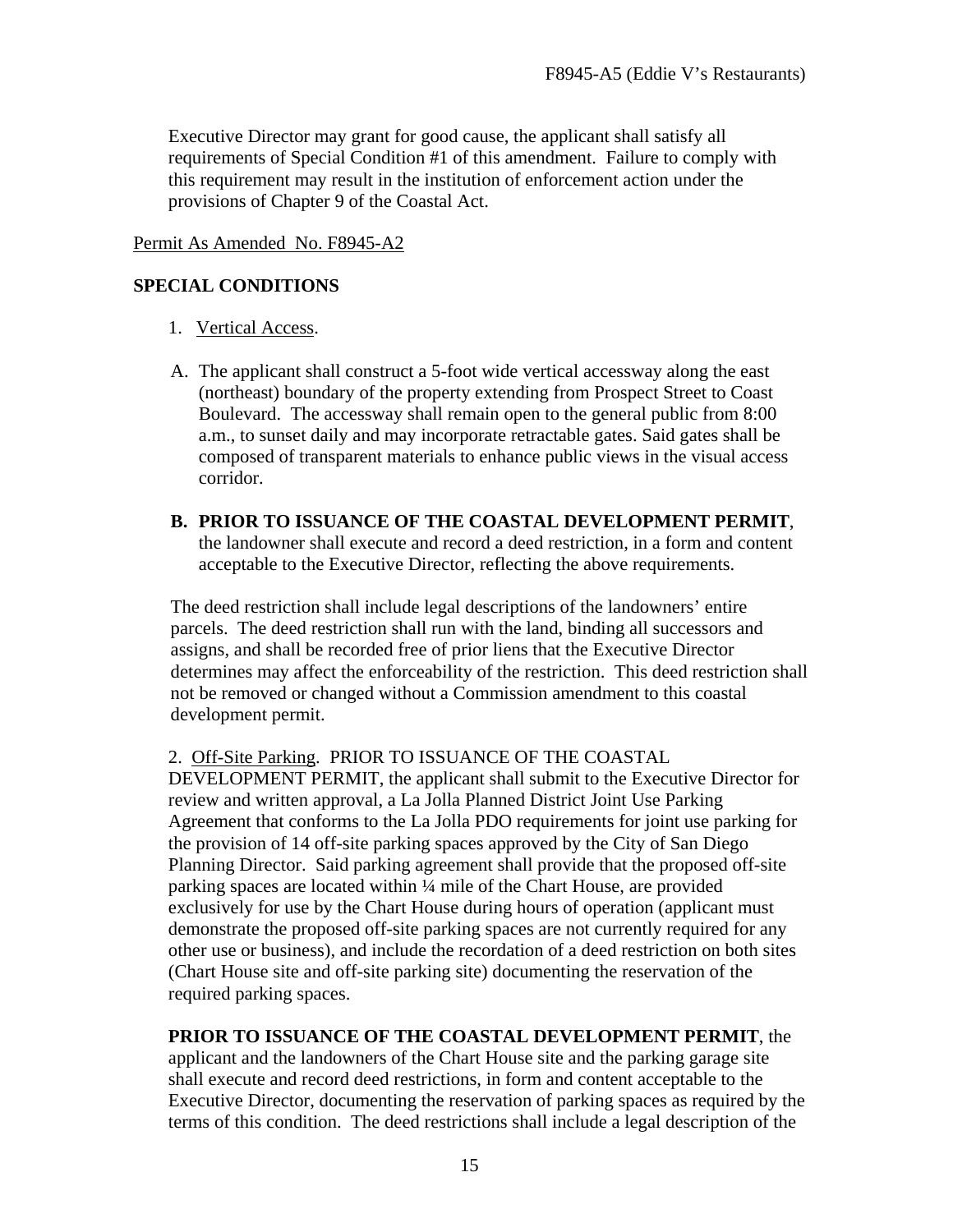entire parcels. The deed restrictions shall run with the land, binding all successors and assigns, and shall be recorded free of prior liens that the Executive Director determines may affect the enforceability of the restrictions. These deed restrictions shall not be removed or changed without a Commission amendment to this coastal development permit.

3. Conditions Imposed by Local Government. This action has no effect on conditions imposed by the City of San Diego pursuant to an authority other than the Coastal Act.

4. Previous Conditions of Approval CDP #A-6-LJS-91-168-R. By acceptance of this permit, the applicant acknowledges that this permit does not change the requirements to incorporate all design elements that have been determined to be historically and/or architecturally significant and worthy of incorporation by the Executive Director in consultation with the State Historical Building Safety Board into future development in the restricted area of the site (Lots 30 and 31) pursuant to Special Condition No. 1 and 2 of CDP #A-6-LJS-91-168-R (Green Dragon Colony) which was subsequently amended pursuant to CDP #A-6-LJS-91-168-R-A2.

5. Landscaping Plan/Deed Restriction. PRIOR TO THE ISSUANCE OF THE COASTAL DEVELOPMENT PERMIT, the applicant shall submit for the review and written approval of the Executive Director, a final landscaping plan. Said plan shall be in substantial conformance with the draft landscape plan submitted 1/3/02 by Mosher Drew Watson Ferguson, and shall including the following:

- a. A plan showing the type, size, extent and location of all trees on the site with special emphasis on the installation of new landscaping in a manner that does not obstruct public views toward the ocean in the west and east side yard setback areas.
- b. Drought tolerant native or non-invasive plant materials shall be utilized.
- c. A planting schedule that indicates that the planting plan shall be implemented within 60 days of completion residential construction
- d. A written commitment by the applicant that all required plantings shall be maintained in good growing conditions, and, whenever necessary, shall be replaced with new plant materials to ensure continued compliance with applicable landscape screening requirements.
- e. Five years from the date of issuance of the coastal development permit, the applicant shall submit for review and written approval of the Executive Director, a landscape monitoring report, prepared by a licensed Landscape Architect or qualified Resource Specialist, that certifies the on-site landscaping is in conformance with the landscape plan and that public views are maintained in the side yard setback areas as approved pursuant to this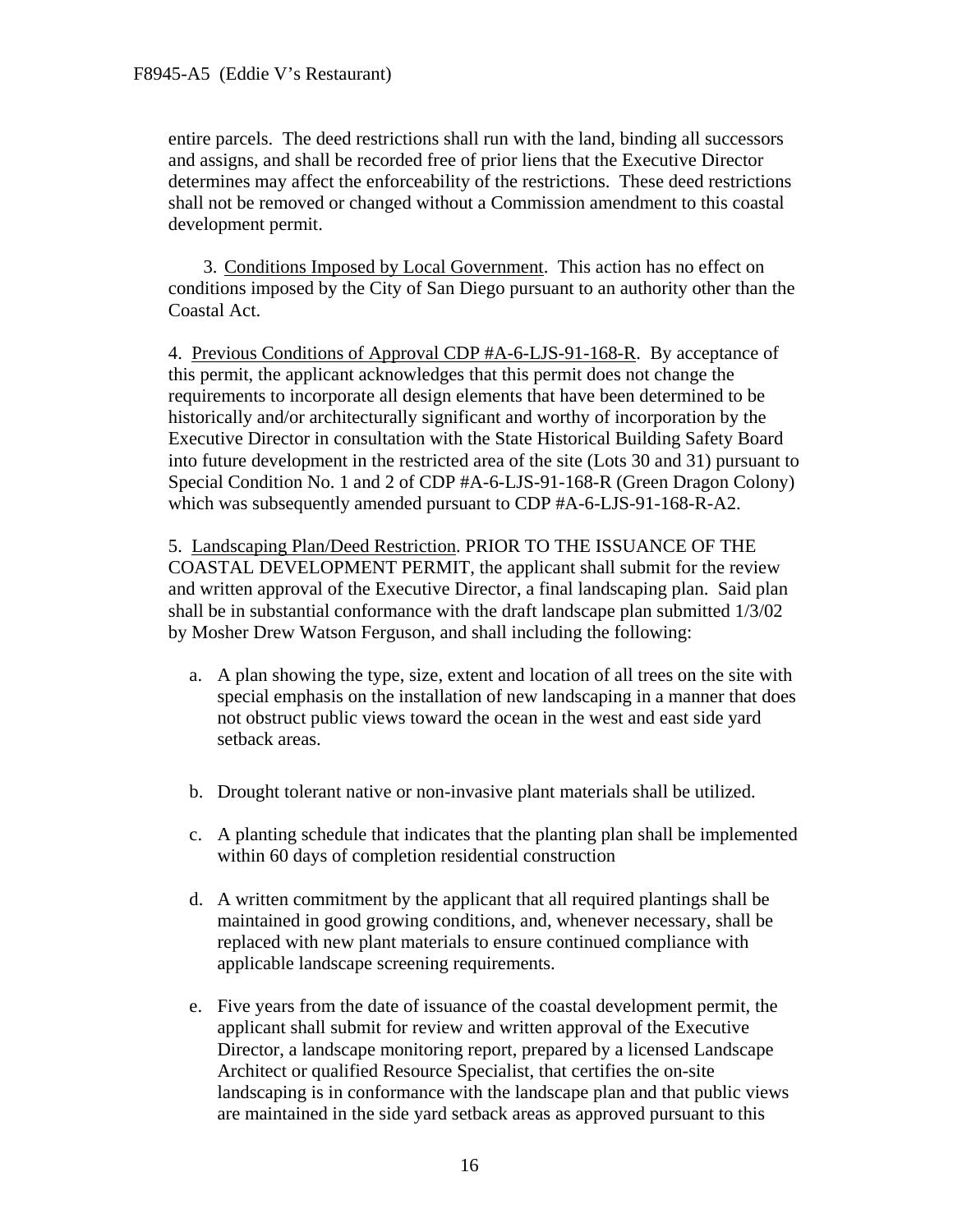Special Condition. The monitoring report shall include photographic documentation of the view corridors, plant species and plant coverage.

If the landscape monitoring report indicates the landscaping is not in conformance with or has failed to meet the performance standards specified in the landscaping plan approved pursuant to this permit, the applicant, or successors in interest, shall submit a revised or supplemental landscape plan for the review and written approval of the Executive Director. The revised landscaping plan must be prepared by a licensed Landscape Architect or Resource Specialist and shall specify measures to remediate those portions of the original plan that have failed or are not in conformance with the original approved plan.

The permittee shall undertake the development in accordance with the approved landscape plans. Any proposed changes to the approved landscape plans shall be reported to the Executive Director. No changes to the landscape plans shall occur without a Coastal Commission approved amendment to this coastal development permit unless the Executive Director determines that no amendment is legally required.

PRIOR TO ISSUANCE OF THE COASTAL DEVELOPMENT PERMIT, the applicant shall record a deed restriction, in a form and content acceptable to the Executive Director, that reflects the above requirements. The restriction shall provide that landscaping shall be implemented in accordance with Special Condition #5 and consistent with those plans approved with CDP #F8945-A2. The document shall run with the land for the life of the structures approved in this permit, binding all successors and assigns, and shall be recorded free of prior liens that the Executive Director determines may affect the enforceability of the restriction. This deed restriction shall not be removed or changed without a Coastal Commission-approved amendment to this coastal development permit.

6. Sign Plan. PRIOR TO THE ISSUANCE OF THE COASTAL DEVELOPMENT PERMIT, the applicant shall submit to the Executive Director a plan for signage related to the vertical accessway and to the location of the off-site parking. The accessway signage shall consist of two monument or wall signs and shall clearly indicate the availability of the public vertical accessway for use by the public. The signs shall be placed near the subject stairway along both the Prospect Street and Coast Boulevard frontages of the site in a location visible to members of the public.

Additional signage shall also be installed on the Chart House restaurant site directing the public to the location of the off-site parking. Signage shall also be installed at the parking lot where the off-site parking is proposed to be located identifying the hours and use of the lot for Chart House patrons. All the above-described signage shall consist of monument or wall signs only. No tall, free-standing pole or roof signs shall be allowed. Said plans shall be subject to the review and written approval of the Executive Director.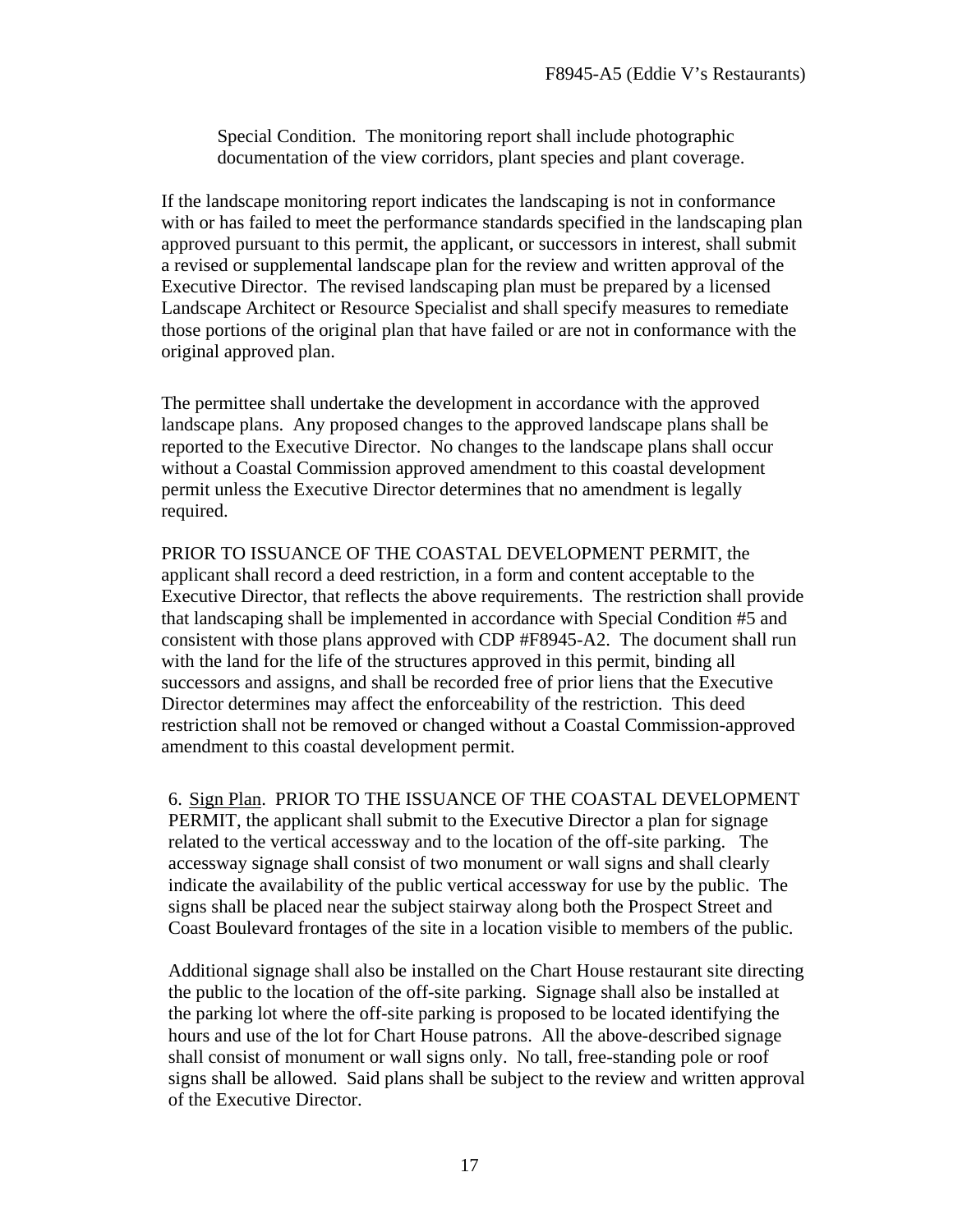The permittee shall undertake the development in accordance with the approved plans. Any proposed changes to the approved plans shall be reported to the Executive Director. No changes to the plans shall occur without a Coastal Commission approved amendment to this coastal development permit unless the Executive Director determines that no amendment is legally required.

7. Use of Outdoor Dining Area Near Front Entrance to Restaurant. The outdoor patio at the main entrance to the restaurant on Prospect Street may not be used as dining area. Any changes to the patio area for the serving of food and beverages shall require a Coastal Commission approved amendment to this coastal development permit unless the Executive Director determines that no amendment is legally required.

8. Construction Staging/Storage. PRIOR TO THE ISSUANCE OF THE COASTAL DEVELOPMENT PERMIT, the applicant shall submit plans showing all locations which will be used as staging and storage areas for materials and equipment during the construction phase of this project. The staging/storage plan shall first be approved by the City of San Diego and submitted for review and written approval of the Executive Director. The plans shall also include the following provisions:

a. Use of public walkways and public parking areas, including on-street parking for the interim storage of materials and equipment shall not be permitted.

b. Care shall be taken during construction to assure that equipment and stored materials protect and preserve existing landscaping and structures on the site and adjacent properties.

The permittee shall undertake development in accordance with the approved staging/storage plans. Any proposed changes to the approved final plans shall be reported to the Executive Director. No changes to the approved final plans shall occur without an amendment to this coastal development permit unless the Executive Director determines that no amendment is legally required.

9. Visual Access Corridor: Prior to occupancy of the proposed new additions to the restaurant, the applicant shall remove the gate and fencing west of the existing restaurant to provide a 7-foot wide visual access corridor across the subject site.

Permit As Amended No. F8945-A3

## **SPECIAL CONDITIONS**

1. Off-Site Parking. **PRIOR TO ISSUANCE OF THE COASTAL DEVELOPMENT PERMIT AMENDMENT**, the applicant shall submit to the Executive Director for review and written approval, a La Jolla Planned District Joint Use Parking Agreement that conforms to the La Jolla PDO requirements for joint use parking for the provision of 4 off-site parking spaces approved by the City of San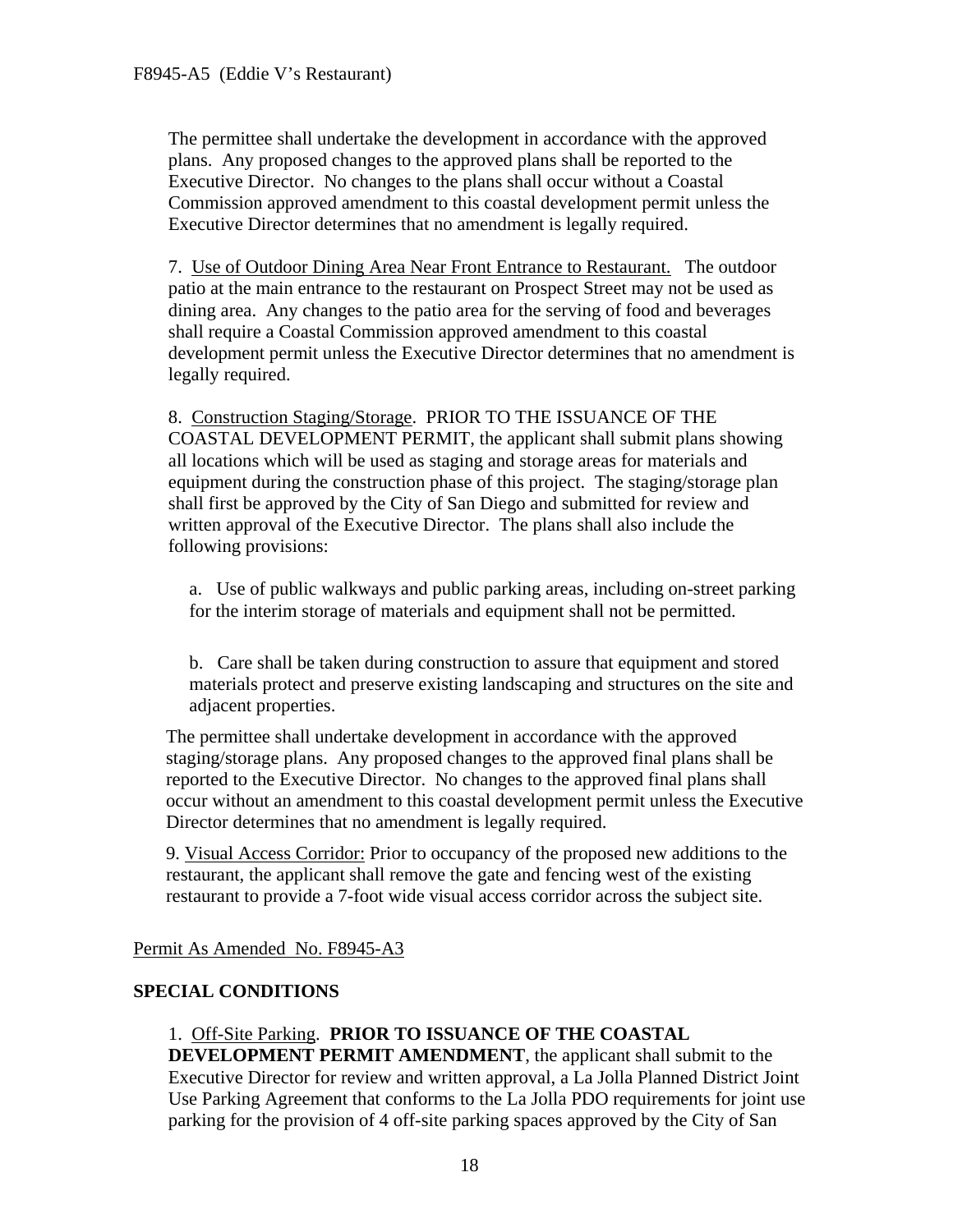Diego Planning Director. The subject parking agreement shall document that the cumulative number of off-site parking spaces to be provided for use of Eddie V's restaurant patrons now totals 27 spaces. Said parking agreement shall provide that the proposed off-site parking spaces are located within ¼ mile of Eddie V's restaurant, are provided exclusively for use by Eddie V's restaurant during hours of operation (applicant must demonstrate the proposed off-site parking spaces are not currently required for any other use or business), and include the recordation of deed and lease restrictions on both sites (Eddie V's site and off-site parking site) documenting the reservation of the required parking spaces.

## **PRIOR TO ISSUANCE OF THE COASTAL DEVELOPMENT PERMIT**

**AMENDMENT**, the applicant and the landowners of the Eddie V's site and the parking garage site shall execute and record deed and lease restrictions in a form and content acceptable to the Executive Director, documenting the reservation of four additional off-site parking spaces, as required by the terms of this condition. The deed and lease restrictions shall include a legal description of the entire parcels. The deed and lease restrictions shall run with the land, binding all successors and assigns, and shall be recorded free of prior liens that the Executive Director determines may affect the enforceability of the restrictions. These deed and lease restrictions shall not be removed or changed without a Commission amendment to this coastal development permit.

## 2. Sign Plan. **PRIOR TO THE ISSUANCE OF THE COASTAL**

**DEVELOPMENT PERMIT AMENDMENT**, the applicant shall submit to the Executive Director a plan for signage related to the location of the off-site parking. Signage shall be installed on the Eddie V's restaurant site directing the public to the location of the off-site parking. Signage shall also be installed at the parking lot where the off-site parking is proposed to be located identifying the hours and use of the lot for Eddie V's patrons. All the above-described signage shall consist of monument or wall signs only. No tall, free-standing pole or roof signs shall be allowed. Said plans shall be subject to the review and written approval of the Executive Director.

The permittee shall undertake the development in accordance with the approved plans. Any proposed changes to the approved plans shall be reported to the Executive Director. No changes to the plans shall occur without a Coastal Commission approved amendment to this coastal development permit unless the Executive Director determines that no amendment is legally required.

 3. Prior Conditions of Approval. All prior conditions of approval of coastal development permit #F8945, F8945-A1 and F8945-A2, not specifically revised herein, shall remain in full force and effect.

4. Hours of Operation: The restaurant/lounge is authorized to be open for business evenings 7 days of the week, however, shall only open for lunch on weekends and holidays.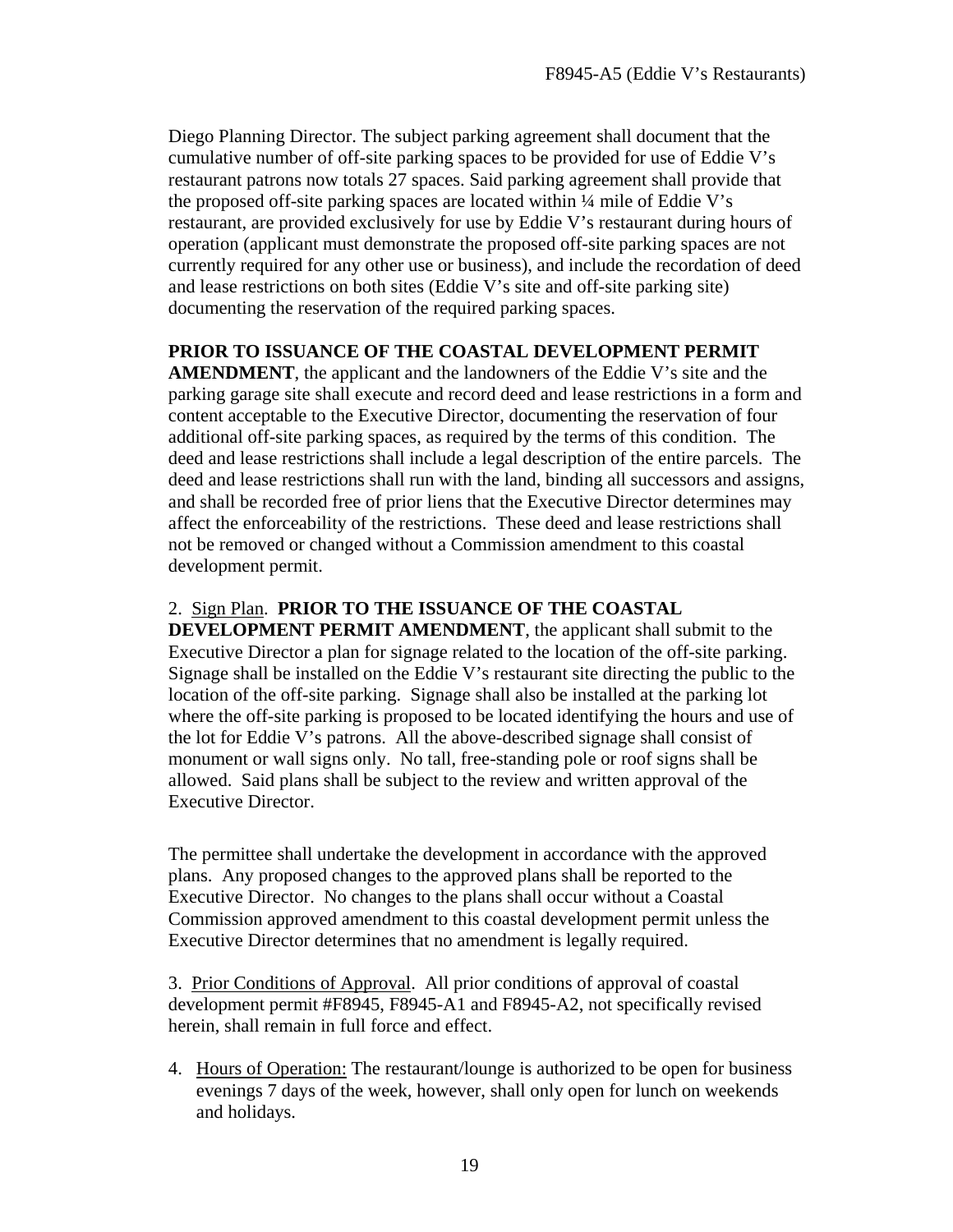#### Permit As Amended No. F8945-A5

### **SPECIAL CONDITIONS**

1. Off-Site Parking. **PRIOR TO ISSUANCE OF THE COASTAL DEVELOPMENT PERMIT AMENDMENT**, the applicant shall submit to the Executive Director for review and written approval, a La Jolla Planned District Joint Use Parking Agreement or other agreement that conforms to the La Jolla PDO requirements for joint use parking for the provision of 14 off-site parking spaces during weekday lunch hours. Said parking agreement shall provide that the proposed off-site parking spaces are located within ¼ mile of Eddie V's restaurant, and are provided exclusively for use by Eddie V's restaurant during weekday lunch hours of operation (applicant must demonstrate the proposed offsite parking spaces are not currently required for any other use or business).

[Special Condition No. 2 of CDP No. F8945-A3 remains unchanged and in effect.]

- 3. **Prior Conditions of Approval.** All prior conditions of approval of coastal development permit No. F8945, F8945-A1, F8945-A2, and F8945-A3, not specifically revised herein, shall remain in full force and effect.
- 4. [Amended Special Condition No. 4 of F8945-A3] **Hours of Operation.** The restaurant/lounge is authorized to be open for business evenings and lunch hours 7 days a week<del>, but shall only open for lunch on weekends and holidays</del>. On weekdays, lunch hours shall start no earlier than 11:00 AM.
- 5. **Time Limit.** This permit amendment shall be in effect for a period of two (2) years from the date of Commission approval, during which time the applicant may operate during weekday lunch hours, beginning at 11:00 AM. Should the applicant wish to continue operating during weekday lunch hours beyond the twoyear period of this permit, an amendment must be approved and issued by the Coastal Commission prior to the expiration of this permit authorization period.
- 6. **Monitoring Plan.** PRIOR TO ISSUANCE OF THIS COASTAL DEVELOPMENT PERMIT AMENDMENT, the applicant shall submit for Executive Director review and written approval a monitoring plan that shall document, at a minimum, the following information:
	- h. The exact hours of operation during weekday lunch periods;
	- i. The total amount of restaurant square footage being operated each weekday lunch period;
	- j. The total number of patrons visiting Eddie V's during weekday lunch hours between 11:00 AM and 5:00 PM on every Friday;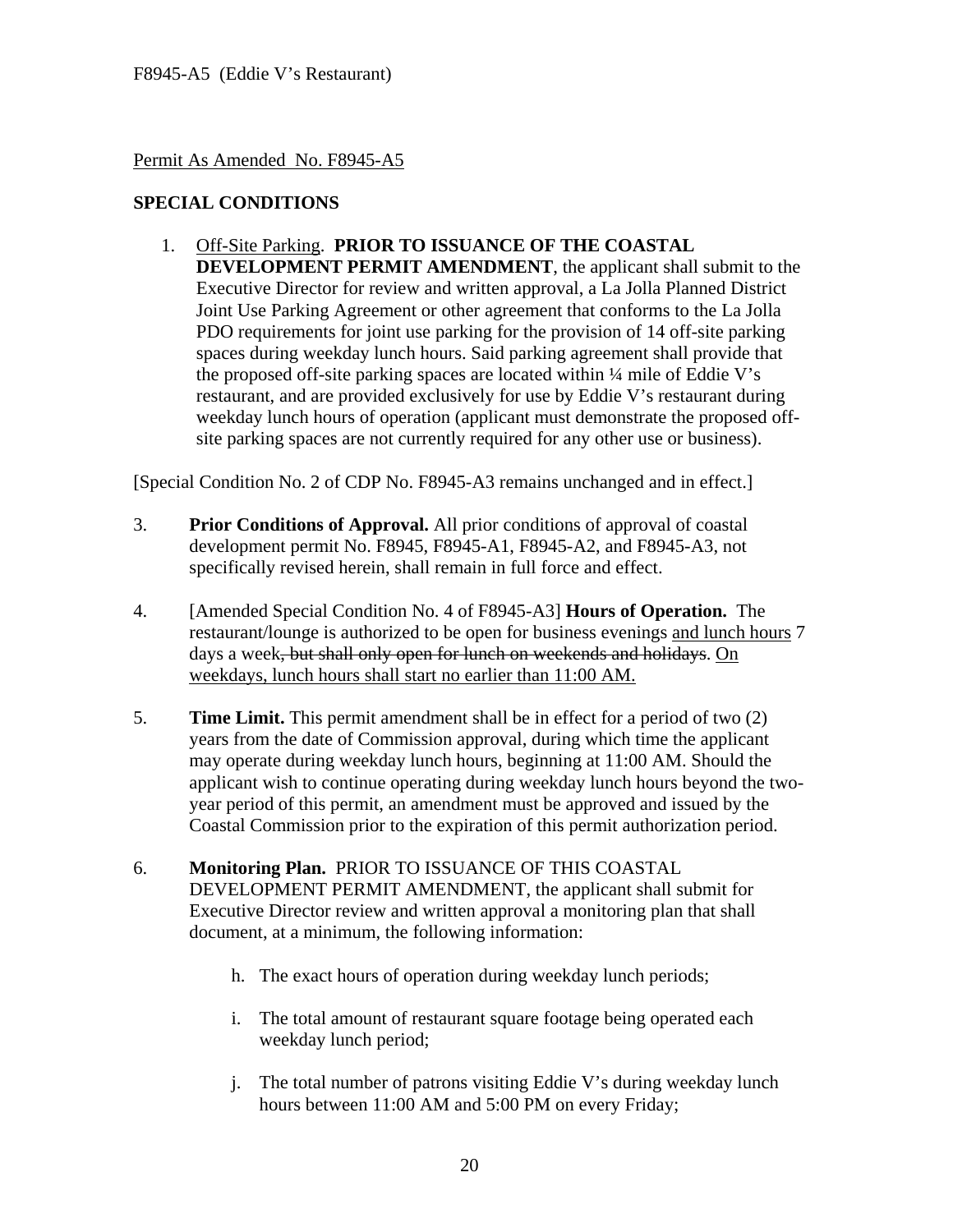- k. The usage rate of the 14 off-site parking spaces, and any observation of patrons using street parking, during weekday lunch hours between 11:00 AM and 5:00 PM on every Friday;
- l. The total number of employees working at Eddie V's during weekday lunch hours between 11:00 AM and 5:00 PM on every Friday;
- m. The manner in which the weekday lunch employees reached Eddie Vs and, if driving, where they parked;
- n. Documentation of any reimbursement offered by Eddie V's to employees as incentive to utilize alternate transit and, if not, whether the employees would utilize such incentives;

The applicant shall undertake the development in accordance with the approved plans. Any proposed changes to the approved plans shall be reported to the Executive Director. No changes to the plans shall occur without a Coastal Commission-approved amendment to this coastal development permit unless the Executive Director determines that no amendment is legally required.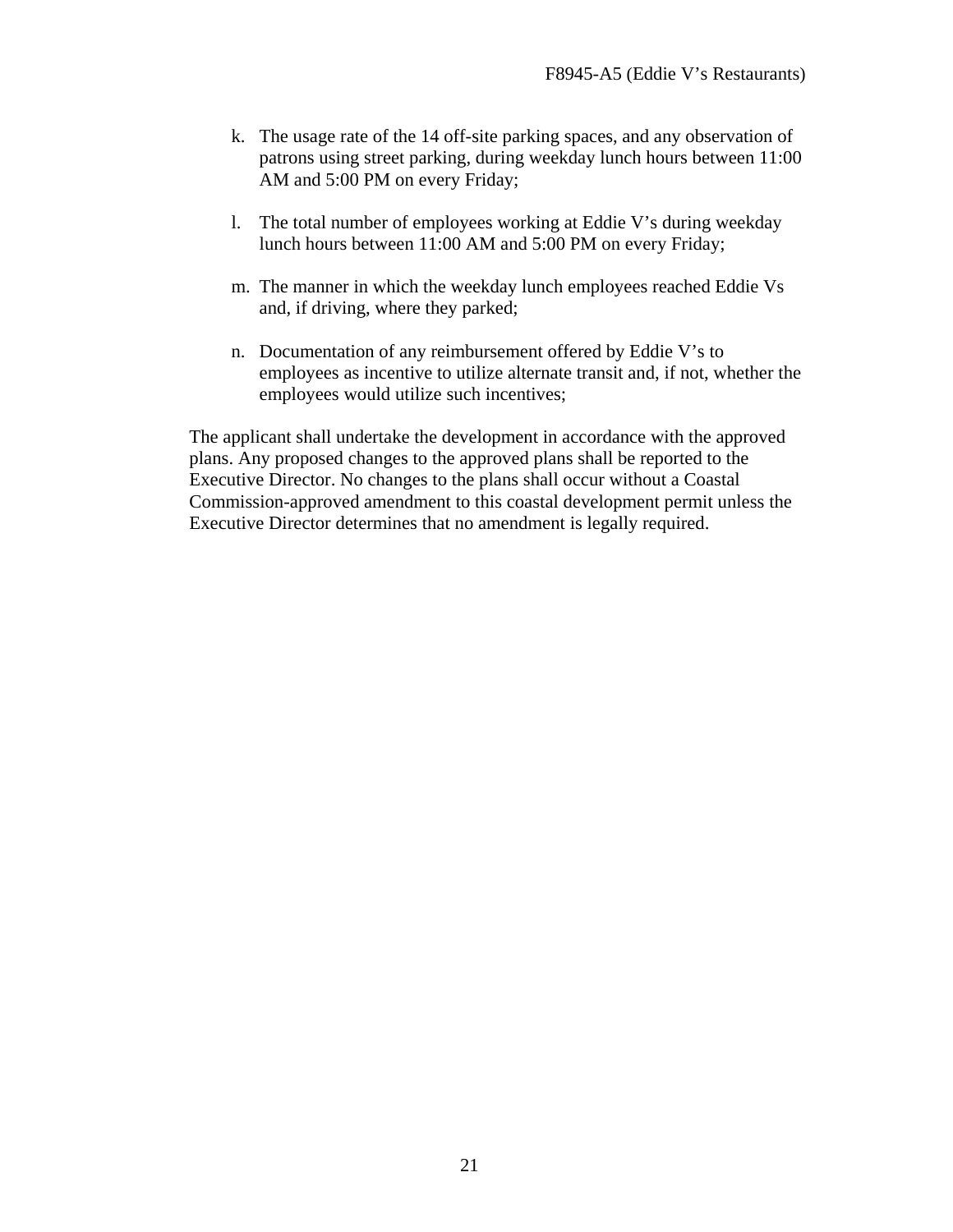## **Appendix B – Substantive File Documents**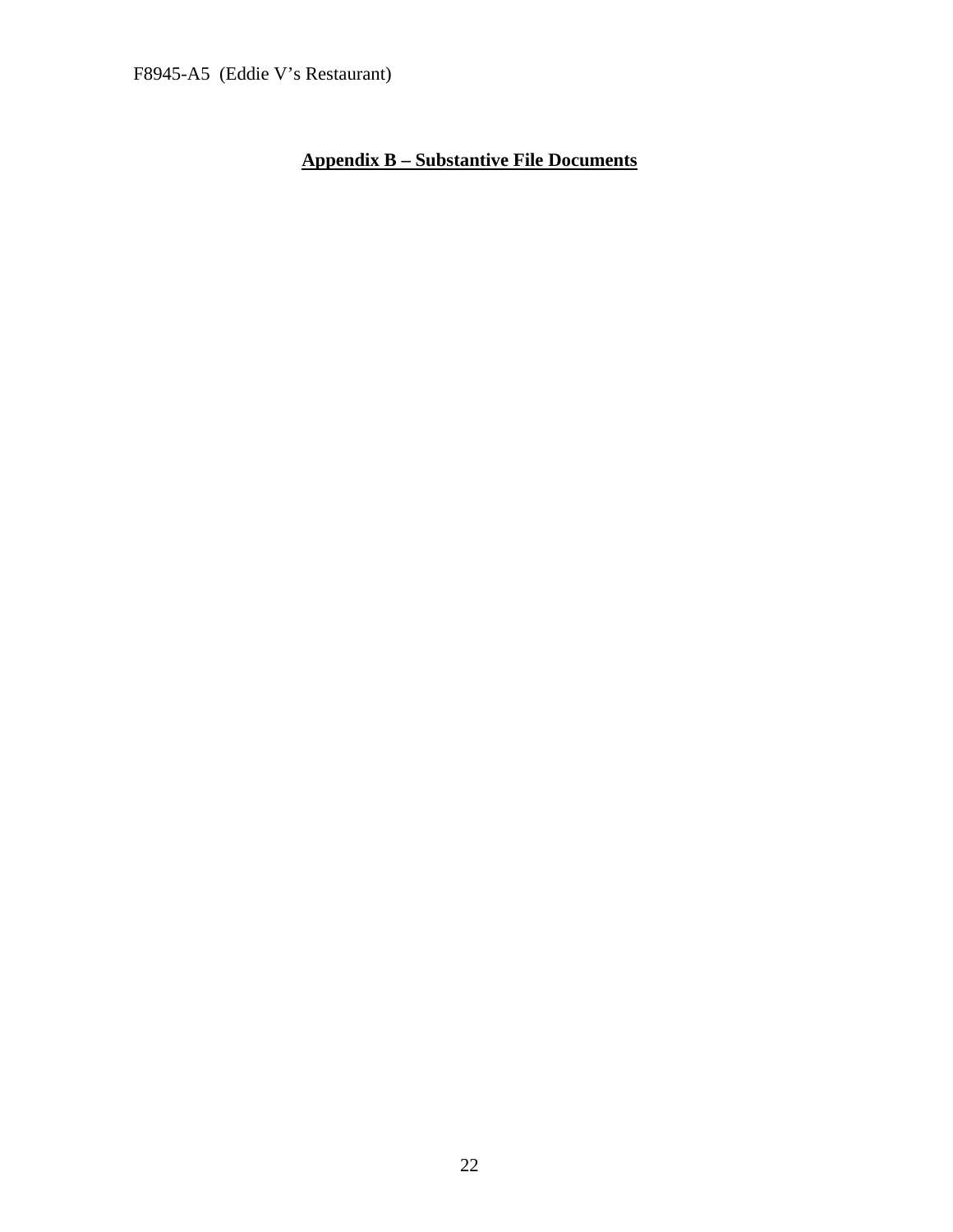